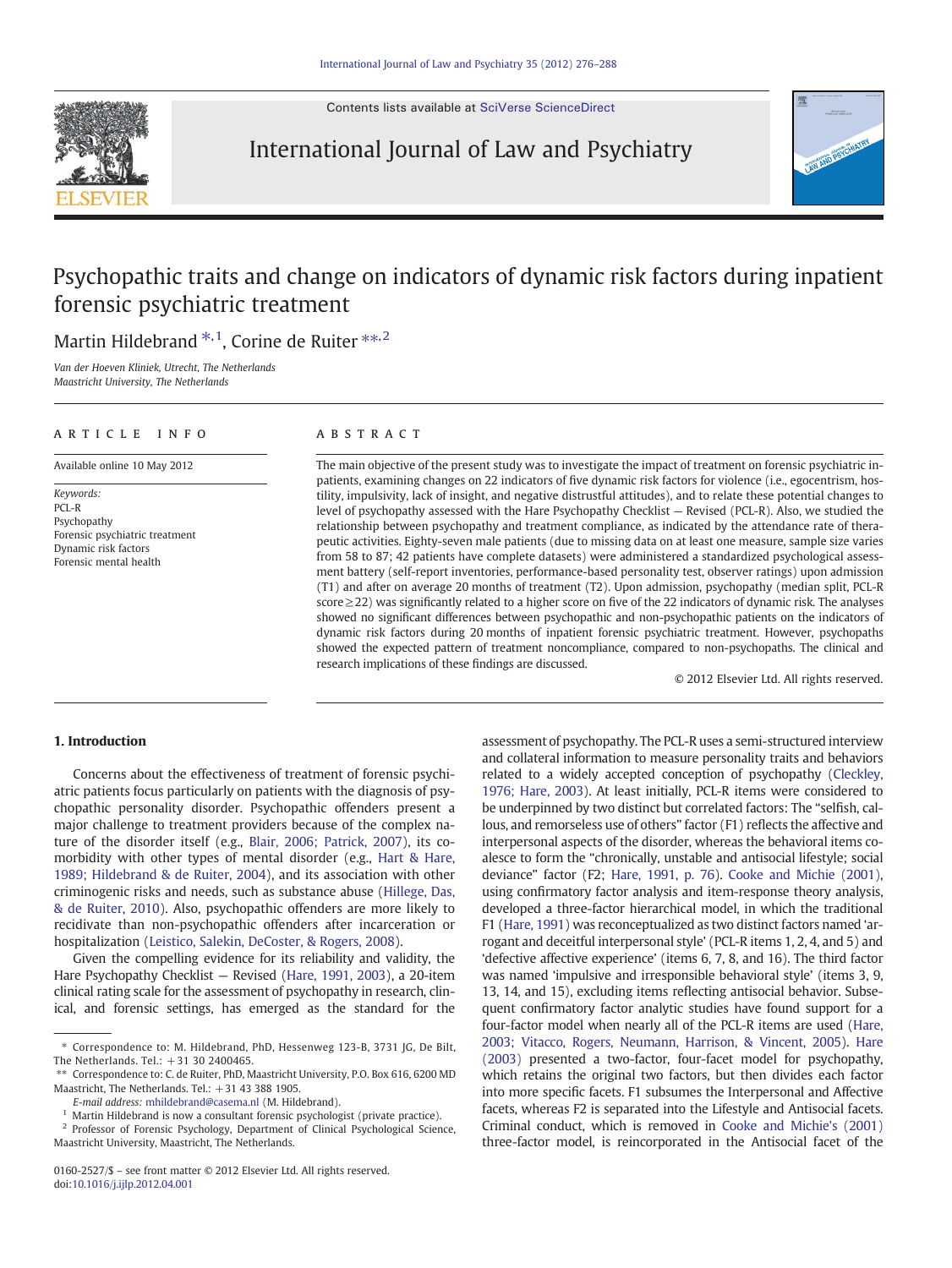two-factor, four-facet model (Hare, 2003). Thus, Hare (2003) confirmed the presence of the three-factors described by Cooke and Michie, and retained the remaining variables in the fourth facet described as antisocial behavior. The PCL-R total score can range from 0 to 40; scores of 30 or higher are considered the criterion for psychopathy, although many scholars have recognized the value of lower cut-off points of 25 or 26 in certain settings and populations, particularly in Europe (e.g., Cooke, 1995; Grann, Långström, Tengström, & Stålenheim, 1998; Hildebrand, de Ruiter, & de Vogel, 2004).

On the basis of previous research investigating the relationship between PCL-R psychopathy and response to treatment, four general conclusions can be drawn (for a review, see D'Silva, Duggan, & McCarthy, 2004). First, psychopathic offenders engage in more disruptive behavior during treatment when compared to non-psychopathic offenders (Hare, Clarke, Grann, & Thornton, 2000; Heilbrun et al., 1998; Hildebrand, de Ruiter, & Nijman, 2004; Rice, Harris, & Cormier, 1992). Rice et al. (1992), for example, reported that psychopathic offenders received more placements in seclusion for violent or disruptive behavior, more negative entries in the clinical records for disruptive or countertherapeutic behavior, and more referrals to an institutional disciplinary sub-program than non-psychopathic offenders.

Second, psychopathic offenders appear to be less likely to remain in treatment compared to non-psychopathic offenders (e.g., Ogloff, Wong, & Greenwood, 1990; Seto & Barbaree, 1999). For example, Ogloff et al. (1990) examined 80 adult male offenders who volunteered to attend a corrections-based therapeutic community (TC) program. It was found that the length of stay in the program was significantly shorter for psychopathic offenders ( $n=21$ ) than for other offenders ( $n=59$ ), mainly because they were more likely to be discharged from the program due to misbehavior or lack of motivation. Hare et al. (2000) found that (PCL-R) psychopaths were less likely than nonpsychopaths to complete vocational and educational programs and were more likely than non-psychopathic offenders to be fired from a prison job.

Third, several studies found that higher PCL-R scores are associated with lower scores on global measures of change (e.g., Hobson, Shine, & Roberts, 2000; Hughes, Hogue, Hollin, & Champion, 1997; Ogloff et al., 1990). For example, Hughes et al. (1997) found that higher PCL-R scores were associated with lower scores on a global measure of clinical change, primarily rated from in-therapy progress information provided by treatment staff. Ogloff et al. (1990) reported that patients in the high-psychopathy group received lower ratings by treatment staff (blind to PCL-R scores) on improvement than nonpsychopathic offenders.

Finally, the effectiveness of certain types of treatment in reducing (violent) re-offending among PCL-R psychopaths is questionable, and some treatments may even have harmful effects (e.g., Hobson et al., 2000; Rice et al., 1992). Rice et al. (1992), for example, conducted a retrospective evaluation of a TC in a maximum-security institution (Oak Ridge) for mentally disordered offenders, matching TC subjects with assessment-only subjects. Briefly, the TC program was based on one developed by Jones (1956, 1968). It was largely peer operated and involved intensive group therapy for up to 80 h per week. The goal was to create an environment that fostered empathy and responsibility for peers. Follow-up at a mean of 10.5 years after discharge showed that TC subjects with a PCL-R score of  $\geq$ 25 showed higher rates of recidivism, particularly violent recidivism, than a comparable no-treatment control group, suggesting that this particular type of treatment may have had an adverse impact on psychopathic offenders. Although considered innovative at the time, the Oak Ridge TC treatment program would not be considered appropriate according to the current research literature on "what works" with offenders (Andrews & Bonta, 1994; Cooke & Philip, 2001). Results of recent PCL-R based studies suggest that psychopaths are as likely to benefit from treatment as non-psychopaths. Skeem (2008), for example, found in a prospective study ( $N = 381$  male offenders mandated to residential drug treatment) that psychopaths who received intensive treatment where over three times less likely to be rearrested at one year follow-up than psychopaths who received less intensive treatment. Although psychopathy was associated with disruptive behavior and less perceived progress during treatment, the PCL-R scores did not moderate the effect of treatment dose on re-arrest rates (Skeem, 2008). Olver and Wong (2009), in a retrospective study of 156 sex offenders, found that sex offenders who showed positive therapeutic responses were less likely to recidivate in violent and sexual crimes, and that this relationship was not moderated by PCL-R scores.

It can be concluded from the research cited above that, compared to non-psychopaths, psychopathic offenders place a significant burden on any treatment setting. Psychopathy is associated with higher levels of institutional misbehavior, premature termination of treatment, and, in several studies, post-treatment re-offending. However, there seems to be consensus among scholars that this does not warrant the conclusion that the disorder is immutable (Blackburn, 2001; D'Silva et al., 2004; Hare, 1998; Hemphill & Hart, 2002; Salekin, 2002; Wong, 2000). Most treatment studies are hampered by serious methodological problems and provide little guidance concerning what is or is not effective (e.g., Hart & Hare, 1997; Hemphill & Hart, 2002; Wong, 2000).

Andrews, Zinger, et al. (1990; see also Andrews & Bonta, 2003; Andrews, Bonta, & Hoge, 1990) cogently argued that effective treatment to reduce recidivism requires the targeting of appropriate risk factors in offenders, including psychopathic offenders. Drawn from the risk/need/responsivity model (Andrews, Zinger, et al., 1990), the essence of the risk principle is that treatment is most effective when delivered proportionally to the level of risk of the patient. Thus, higher risk cases, such as psychopathic patients, should receive more intensive services (i.e., multifaceted intervention of longer duration), whereas lower risk cases should receive less intervention. Risk level is defined as the overall probability of criminal offending that is determined by both the number and severity of risk factors. The need principle refers to the type of treatment targets and suggests that interventions should be geared toward those factors that are most closely related to the risk of criminal offending (i.e., criminogenic needs). Examples of criminogenic need domains include problematic family and marital relationships, substance abuse, emotional instability and pro-criminal attitudes (e.g., Andrews & Bonta, 1994). The responsivity principle, finally, concerns the delivery of treatment programs in a style and mode that is consistent with the competency and learning style of the offender. The latter principle emphasizes the importance of patient characteristics and conditions that promote or impede positive change.

Hanson (1998; see also Andrews & Bonta, 2003) identified two general types of risk factors: static and dynamic. Static risk factors are those that are shown to be statistically related to recidivism and unable to change through intervention, and hence, can not be considered promising targets for treatment. Dynamic risk factors (criminogenic needs in Andrews and Bonta's terminology), on the other hand, are characteristics statistically related to recidivism that can (in principle) change (e.g., impulsivity, hostility, or negative attitudes), and when changed, are expected to result in a decrease in recidivism (Monahan & Appelbaum, 2000). Meta-analyses of the offender recidivism literature (Bonta, Law, & Hanson, 1998; Gendreau, Little, & Goggin, 1996) clearly revealed that dynamic 'need' variables correlate both with general and violent recidivism as well as or better than static factors (see also Dempster & Hart, 2002). This further stresses the importance of targeting these factors for violence-reducing strategies.

# 2. The present study

The main objective of the present study is to measure treatment progress in a sample of Dutch male offenders involuntarily admitted to a forensic psychiatric hospital, by using indicators of dynamic risk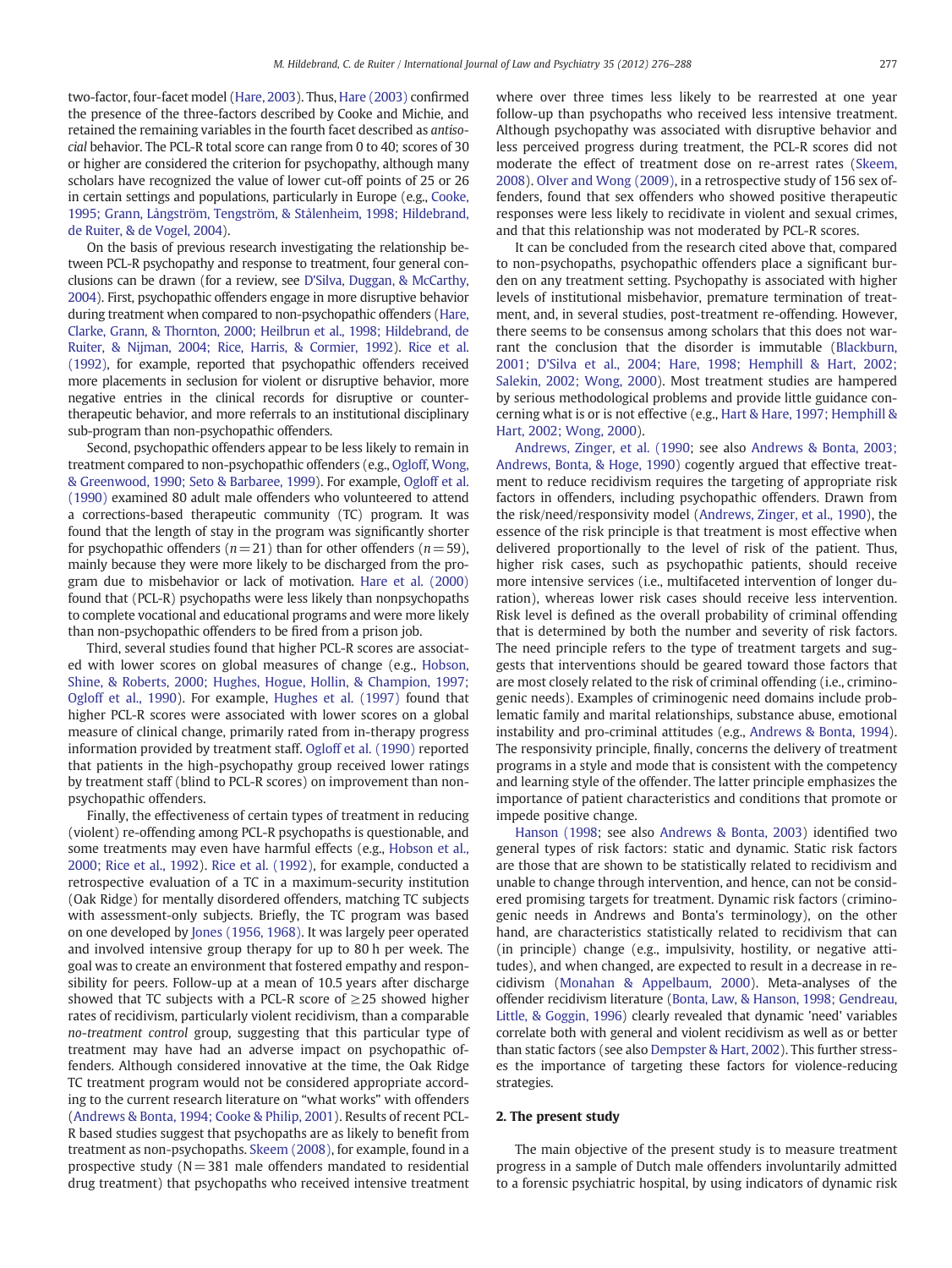factors as treatment outcome criterion. A dynamic risk factor, for the purpose of this study, is defined as a variable that relates to violence, may fluctuate with time and circumstances, and can be changed as a result of deliberate intervention (Webster, Douglas, Belfrage, & Link, 2000). The logic is as follows: dynamic risk factors relate to actual violence; these dynamic factors are capable of indexing change; therefore, systematic change as measured by these factors is expected to be associated with violence risk reduction.

We examined potential change in the following risk factors: egocentricity/narcissism, hostility, impulsivity, lack of insight, and negative distrustful attitudes. These variables, while not exhaustive, cover a broad range of dynamic risk factors generally considered relevant to violent reoffending (e.g., Andrews & Bonta, 2003; Bonta et al., 1998; Gendreau et al., 1996; Kay, Wolkenfeld, & Murrill, 1988; Menzies & Webster, 1995; Rice, Harris, Quinsey, & Cyr, 1990; Zamble & Quinsey, 1997), and, at least in theory, are apt to change. Some of these dynamic risk factors (i.e., impulsivity, lack of insight, negative attitudes) are also represented in the Historical Clinical Risk Management-20 (HCR-20; Webster, Douglas, Eaves, & Hart, 1997), a structured professional judgment risk assessment instrument that has drawn considerable international attention. Indeed, several studies using the HCR-20 have suggested that these dynamic factors are related to violence (e.g., Douglas, Ogloff, Nicholls, & Grant, 1999; Strand, Belfrage, Fransson, & Levander, 1999; for a review of HCR-20 validation research, see Otto & Douglas, 2010). Furthermore, McNiel, Eisner, and Binder (2003) found that hostile attitudes (aggressive attributional styles) were a significant contributor to violence risk in psychiatric inpatients. Baumeister, Smart, and Boden (1996) established a link between excessively high selfesteem (egocentrism) and aggression/violence (see also Baumeister, Bushman, & Campbell, 2000; Bushman & Baumeister, 1998).

We hypothesized that (1) upon admission to the hospital, offenders with high PCL-R scores would show more pathology on indicators of dynamic risk than patients with low scores on the PCL-R, and that (2) patients with high PCL-R scores would show more limited improvement after two years of inpatient treatment than patients with low PCL-R scores on dynamic outcome criteria. It should be noted that, in the present study, psychopathy is considered as a responsivity factor: an individual attribute that affects the achievement of treatment goals.

An additional objective of this study is to investigate the relationship between psychopathy and objective measures of treatment compliance, i.e., the extent to which the patient actually participates in the assigned treatment program. It was hypothesized that psychopathy is significantly related to a lower level of involvement on indicators of treatment compliance, including the ratio of the number of attended to planned (individual) psychotherapy sessions, attendance at work, educational activities, creative arts, and sports.

# 3. Method

# 3.1. Setting and treatment model

The study was conducted at the Van der Hoeven Kliniek, a forensic psychiatric hospital located in Utrecht, a medium-sized city (300,000 inhabitants) in The Netherlands. Patients have been sentenced by criminal court to involuntary commitment because of (severely) diminished responsibility for the offense they committed. In terms of legal status, most patients are sentenced to a 'maatregel van terbeschikkingstelling' (TBS-order), a judicial measure which can be translated as 'disposal to be treated on behalf of the state'. In theory, a TBS-order is of indefinite duration. Initially imposed for two years, it may be extended for one- or two-year periods as the court reevaluates the patient to determine whether the risk of (violent) recidivism is still too high and treatment needs to be continued. TBS involves involuntary admission to a specialized maximum-security

forensic psychiatric hospital aimed at motivating the patient to participate voluntarily in the treatment offered by the hospital. The implication for clinical practice is that it is legally permitted to place a patient on a residential ward with fellow patients and to structure his daily life in such a way that it is almost impossible for him to avoid contact with members of the hospital staff. Neither on ethical nor on legal grounds can there be an escape from the obligation to participate in a therapeutic milieu in order to facilitate social contacts aimed at motivating the patient for treatment. However, patients are free to refuse, for example, participating in specific therapeutic activities, such as individual or group psychotherapy. Because of the fact that the TBS-order can be extended by the court as long as the patient poses a risk, refusal of treatment generally implies a prolonged stay in the secure hospital.

The majority of the patients in the hospital (about 90%; see Hildebrand & de Ruiter, 2004) suffer from one or more DSM-IV(-TR) Axis II personality disorders (American Psychiatric Association, 1994, 2000), very often with a co-morbid substance use disorder. Schizophrenia or other psychotic disorders are present only in a minority (17%) of patients (Hildebrand & de Ruiter, 2004). With regard to type of mental disorders, Dutch forensic psychiatric samples are more similar to a prison sample in North America than to a North American forensic psychiatric sample where most patients are diagnosed with schizophrenia or other psychotic disorders (de Ruiter & Hildebrand, 2003).

The Van der Hoeven hospital as a whole is organized as a therapeutic community. The general treatment aim is a reduction in future violence risk by means of a positive change in those risk factors that are associated with (sexual) violence, and/or in protective factors that are expected to buffer the effect of risk factors for the individual patient. A central concept in the treatment model of the hospital is the stimulation of the patient's awareness that he is responsible for his own life, including his offenses and his progress in treatment. Patients reside in living groups of around 10 patients, where they can develop and practice new interpersonal styles and skills. An adequately functioning outside social network is considered important to support the patient during treatment and during his reintegration into society. Treatment progress is evaluated every three months by the treatment team, which includes the supervising psychologist, group leaders, the psychotherapist and the social worker of the patient.

The treatment model of the Van der Hoeven hospital is eclectic. A treatment program is offered, composed of individual and/or group therapy; job training, education, creative arts, and sports. Patients participate in group therapy programs, such as social skills training, aggression management, and substance abuse treatment. There are special group programs for pedophilic and adult-victim sexual offenders. Almost all patients receive individual cognitive–behavioral therapy, with an emphasis on diminishing violence risk through interventions aimed at increasing the patient's insight and control over his behavior. The cognitive–behavioral therapy integrates several approaches, such as Young's (1994) schema-focused therapy for personality disorders, Linehan's (1993) dialectical behavior therapy and the offense script and relapse prevention method (Laws, 1989).

#### 3.2. Participants

Subjects were 87 male forensic psychiatric patients admitted to the hospital between January 1, 1996 and May 31, 2001, who consented to administration of the baseline (T1) and follow-up (T2) assessments, which were part of routine outcome monitoring procedures at the time. The sample represents approximately 70% of available male subjects admitted to the hospital in the above-mentioned period. Patients participated on a voluntary basis, and the remainder were either not examined or provided incomplete data (e.g., no T1 or T2 data), as a result of refusal of an interview, early referral to another facility, or severe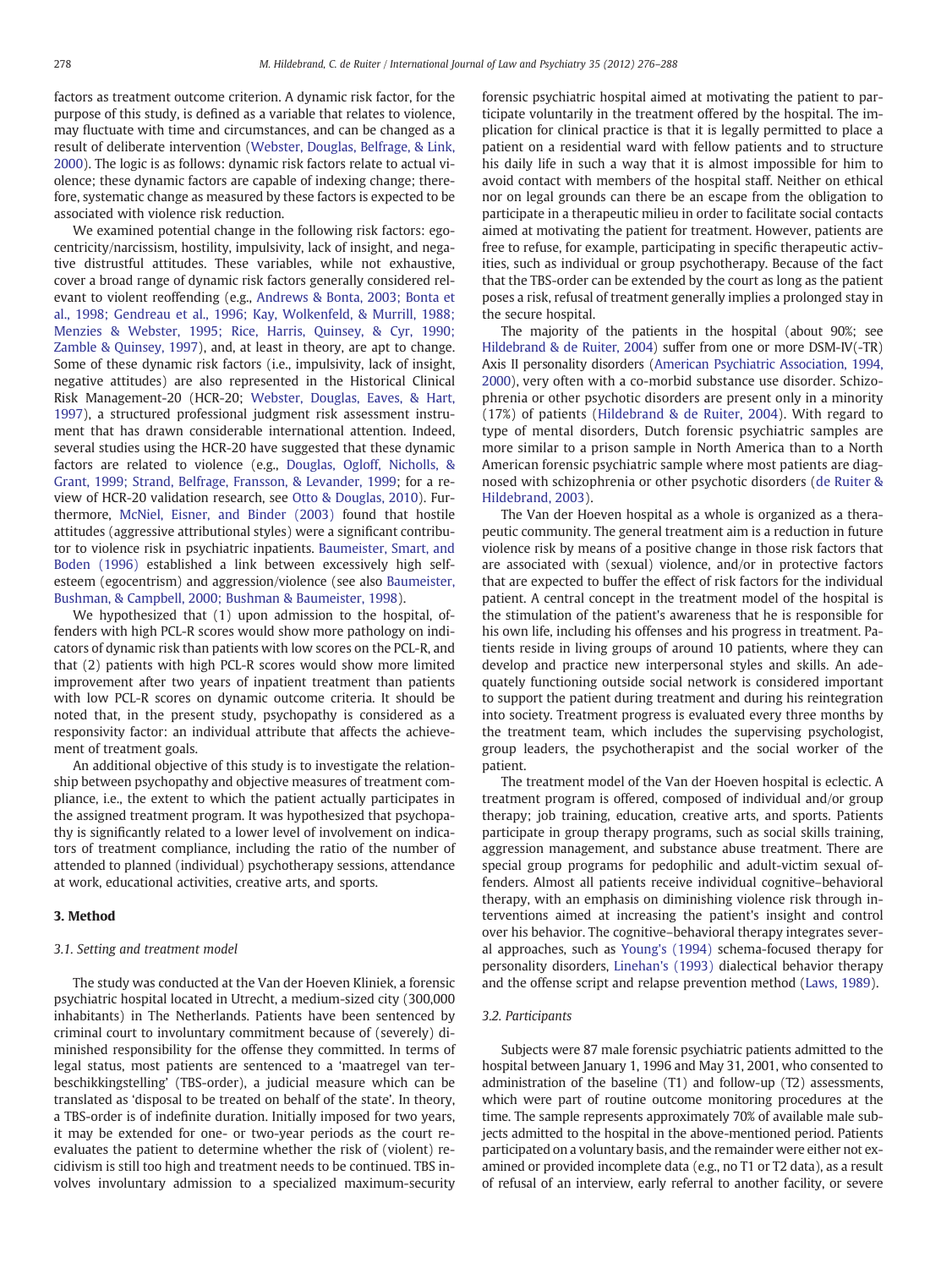clinical symptoms. In fact, 28 patients were tested only at T1 and were therefore excluded from the present study. The mean length of time between baseline assessment (T1) and retest (T2) was 620 days or 20 months ( $SD = 4$  months), varying from 15 to 36 months (Median = 19 months). Due to various reasons (e.g., the functioning of the patient being too unstable, temporary refusal of the patient to cooperate), it was not possible to completely standardize the time between T1 and T2.

Mean age at admission was 30.1 years ( $SD = 7$  years; range = 19 to 47). Most (77%) of the men were Caucasian, and the others were of Surinamese/Dutch Antillean (14%), Moroccan–Turkish (7%) or other descent (2%). Sixty patients (69%) had never been married nor lived in a common law marriage. Forty-nine percent of the sample was convicted for (attempted) murder/homicide, 25% for sexual offenses (i.e., sexual assault, rape, and child sexual abuse), and almost 20% for violent offenses (assault, robbery with violence, and threat); the others for crimes against property and arson (for baseline characteristics, see Table 1).

# 4. Procedure

As a standard procedure, in order to obtain insight into factors related to the patient's (sexual) violence risk and to develop an individual case formulation that provides a basic treatment plan and for monitoring the patient's progress during treatment, patients are administered a standardized battery of psychological evaluation instruments upon admission (T1). Multimethod assessments (i.e., semistructured interviews, self-report inventories, performance based personality tests, staff ratings) are employed, because distinct assessment methods provide unique sources of data. On the basis of a large array of evidence, Meyer et al. (2001; see also Meyer, 1997) argue that "optimal knowledge in clinical practice (as in research) is obtained from the sophisticated integration of information derived from a multimethod assessment battery" (p. 155). Multimethod assessment is particularly important in forensic subjects, who tend to be more prone to defensive responding, faking good or faking bad than subjects who are not assessed under mandatory conditions. By using multiple methods to assess the same variables (e.g., impulsivity) the findings

#### Table 1

Sample characteristics of psychopathic (PCL-R $\geq$ 22) and non-psychopathic (PCL-R<22) patients.

| Characteristics                                    | Sample<br>$(n=87)$ | $PCL-R < 22$<br>$(n = 44)$ | $PCL-R > 22$<br>$(n=43)$ | <i>p</i> -Value |
|----------------------------------------------------|--------------------|----------------------------|--------------------------|-----------------|
| Age $(M \pm SD)$                                   | 30.1(7.0)          | 30.0(6.6)                  | 30.1(7.5)                | .975            |
| Partner: no (%)                                    | 60(69.0)           | 29(65.9)                   | 31(72.1)                 | .533            |
| Caucasian: yes (%)                                 | 67 (77.0)          | 35(79.5)                   | 32 (74.4)                | .570            |
| Conviction for murder/<br>homicide: yes (%)        | 43 (49.4)          | 24 (54.5)                  | 19 (44.2)                | .334            |
| Conviction for sexual offense:<br>yes $(\%)$       | 22(25.3)           | 16(36.4)                   | 6(14.0)                  | .016            |
| Conviction for violent offense:<br>yes $(\%)$      | 17(19.5)           | 2(4.5)                     | 15(34.9)                 | .000            |
| Time to follow up in days<br>$(M \pm SD)$          | 620 (109.8)        | 623 (127.4)                | 617 (89.6)               | .795            |
| Schizophrenia/other psychotic<br>disorder: yes (%) | 11(12.6)           | 8(18.2)                    | 3(7.0)                   | .116            |
| Alcohol and/or drug abuse/<br>dependence: yes (%)  | 46 (52.9)          | 16 (36.4)                  | 30 (69.8)                | .002            |
| Any PD <sup>a</sup> : yes $(\%)$                   | 70 (81.4)          | 30(69.8)                   | 40(93.0)                 | .006            |
| Number of PD diagnoses,<br>if any $(M \pm SD)$     | 1.6(1.2)           | 1.2(1.1)                   | 2.0(1.2)                 | .002            |
| Paranoid PD: yes (%)                               | 16(18.6)           | 5(11.6)                    | 11(25.6)                 | .096            |
| Antisocial PD: yes (%)                             | 41 (47.7)          | 9(20.9)                    | 32 (74.4)                | .000            |
| Borderline PD: yes (%)                             | 19(22.1)           | 6(14.0)                    | 13 (30.2)                | .069            |
| Narcissistic PD: yes (%)                           | 23 (26.7)          | 7(16.3)                    | 16 (37.2)                | .028            |

Note. PCL-R = Psychopathy Checklist  $-$  Revised. PD = Personality Disorder. With regard to PD diagnoses, valid data were obtained for 86 patients. with one method can be cross validated against the findings obtained with another method.

To provide information on treatment progress, as a standard procedure, patients were re-tested with the same assessment battery (interviews not included), within 18–24 months after admission (T2). All instruments were administered according to standard administration procedures explained in the respective test manuals.

All psychological assessments were conducted by a pool of 10 clinical psychologists with master's or doctoral degrees. All were experienced in assessment and/or treatment of forensic psychiatric patients (cf. Hildebrand & de Ruiter, 2004; Hildebrand, de Ruiter, de Vogel, & van der Wolf, 2002). The psychologists  $(n=5)$  who administered the Rorschach Inkblot Method (RIM) were trained in the Comprehensive System (CS; see Section  $5.3.1$ ).<sup>3</sup>

# 5. Measures

# 5.1. Semi-structured interviews

# 5.1.1. Psychopathy Checklist — Revised

Upon admission, patients were interviewed to obtain data on PCL-R psychopathy.<sup>4</sup> Psychopathy was assessed using the Dutch language version (Vertommen, Verheul, de Ruiter, & Hildebrand, 2002) of the PCL-R (Hare, 1991). The standard procedure for scoring the PCL-R coding on the basis of a semi-structured interview and extensive file information — was employed in 77 of the 87 cases. Items were scored on a 3-point scale ( $0=$ item does not apply,  $1=$ item applies to a certain extent,  $2$  = item definitely applies). PCL-R interviews were videotaped, for which patients had to give their written informed consent, and PCL-R ratings were made by (at least) two independent raters.<sup>5</sup> The remaining 10 cases were coded by two independent raters, based on file information only.<sup>6</sup> To optimize scoring accuracy (Hare, 1991, 1998), PCL-R consensus scores were used in all subsequent data-analyses. It should be noted that PCL-R scores for every patient in this study were established by at least one rater who participated in the interrater reliability study of the Dutch language version of the PCL-R (Hildebrand et al., 2002). The interrater reliability was excellent. The intraclass correlation coefficient (ICC), using a two-way random effects model, for the PCL-R total score was .88 for a single rater (Factor  $1 = .76$ ; Factor  $2 = .83$ ). Ratings were also internally consistent (Cronbach's alpha=.87 for the PCL-R total score).

The mean total PCL-R score (adjusted sum) for the entire sample of 87 patients was 20.97 ( $SD = 8.37$ ), with a range from 3 to 38, a median score of 22 and a mode of 17. The kurtosis of the PCL-R total score was -.716 (SE = .511). PCL-R scores were normally distributed (Kolmogorov–Smirnov  $Z = .625$ ,  $p = .829$ ). The mean Factor 1 score was 9.19 ( $SD = 3.88$ ), the mean Factor 2 score was 9.35 ( $SD = 5.53$ ). Using a cut-off score of 26, which is often used in European research (e.g., Cooke, 1995; Grann et al., 1998; Hildebrand, de Ruiter, & de Vogel, 2004; Hildebrand, de Ruiter, & Nijman, 2004), 27 patients (31%) were classified as 'psychopaths'. Nine patients (10%) had a PCL-R score $<$ 10.

<sup>&</sup>lt;sup>3</sup> One of them (the second author) is active as Rorschach instructor.

<sup>4</sup> Because PCL-R psychopathy assessment was not implemented until November 1997, 34 patients were administered the PCL-R interview at T2.

<sup>&</sup>lt;sup>5</sup> Twenty-four patients refused to give consent for videotaping the interview; eight of them agreed with a joint interview approach (one rater conducted the interview while a second rater was present as an observer); six refused the presence of a second observer, and PCL-R scores had to be based on the judgment of a single interviewer (MH or CdR).

 $6$  Previously, we reported that comparisons between real-life interview and videotaped interview indicated that the information source (interview versus video) did not influence the raters' coding (Hildebrand et al., 2002). Hildebrand, de Ruiter, and de Vogel (2004) and Hildebrand et al. (2002) reported high interrater reliabilities for the Dutch PCL-R, also for file-only ratings.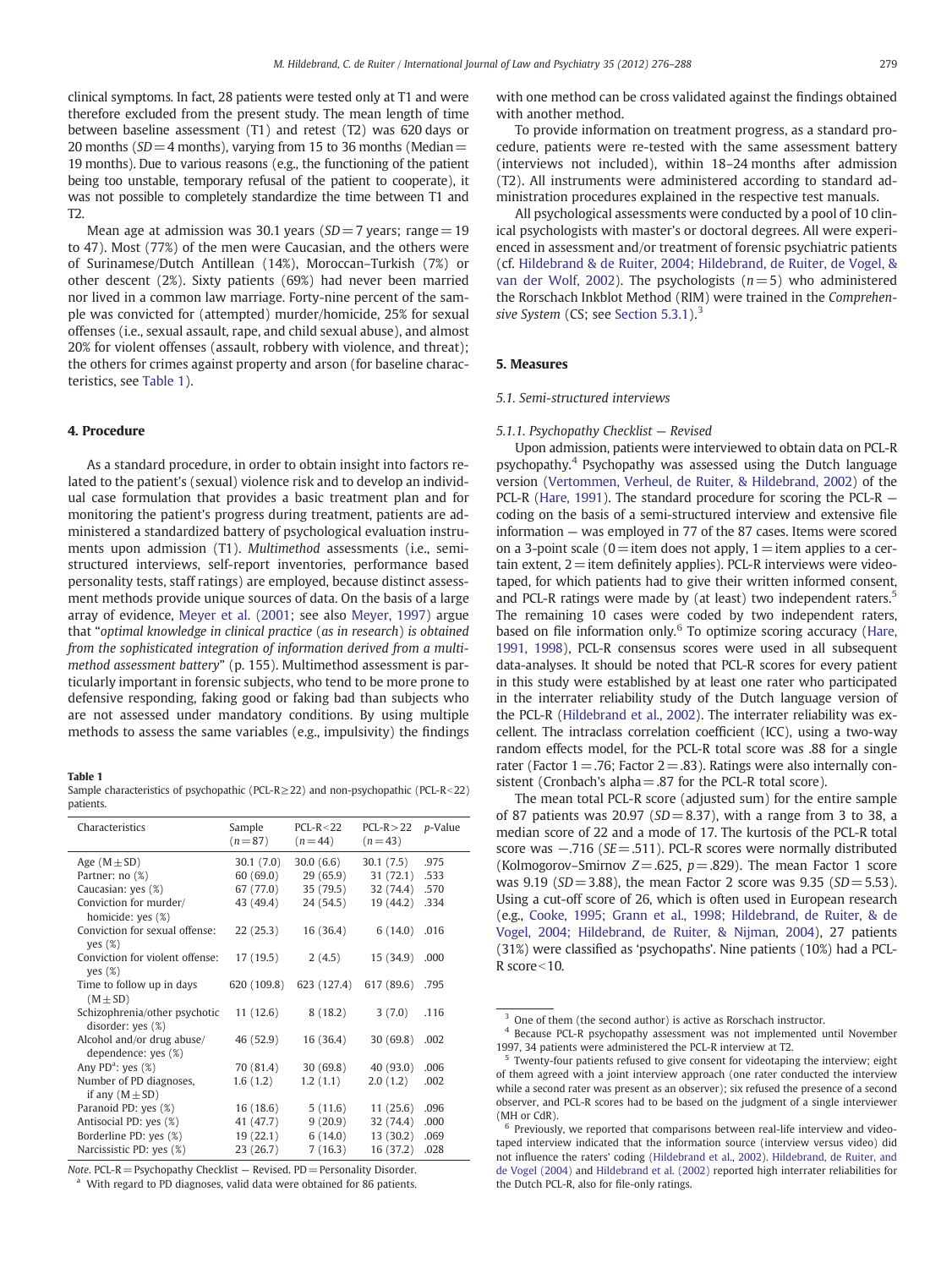# 5.1.2. Structured Interview for DSM-IV(-TR) Disorders of Personality

Also upon admission, Axis II diagnoses were obtained by administration of the Dutch translation of the Structured Interview for DSM-IV Disorders of Personality (SIDP-IV; de Jong, Derks, van Oel, & Rinne, 1996; Pfohl, Blum, & Zimmerman, 1994). Diagnostic criteria were rated after the interview was completed and the interviewer had also examined available file information. Unfortunately, no interrater reliability data were collected for Axis II diagnoses, but in most cases the scoring was reviewed by a second, senior-level clinical psychologist, who also knew the patient.<sup>7</sup>

# 5.2. Self-report inventories

In addition to the interview methods, patients completed a number of self-report measures, including the Minnesota Multiphasic Personality Inventory-2, the Interpersonal Checklist — Revised, and the Barratt Impulsiveness Scale.

# 5.2.1. Minnesota Multiphasic Personality Inventory-2 (MMPI-2)

The MMPI-2 (Butcher, Dahlstrom, Graham, Tellegen, & Kaemmer, 1989; Dutch translation: Derksen, de Mey, Sloore, & Hellenbosch, 1993) is a 567-item (true/false) personality inventory that provides information on a subject's personality and psychopathology. In addition to the primary three validity scales and 10 clinical scales, the MMPI-2 includes (Harris–Lingoes) subscales that identify distinct components within the more heterogeneous clinical scales as well as a series of supplementary and content scales that further identify more specific psychological symptoms. Interpretation of its scores is based on a vast body of empirical research, and the MMPI-2 has become one of the most widely used clinical personality inventories. Of special appeal to forensic psychologists is that the MMPI-2 includes various validity scales designed to detect deviant test-taking attitudes (e.g., defensiveness, malingering). The Dutch version of the MMPI-2 has its own representative normative database. These Dutch norms correspond highly with the norms of the original version of the MMPI-2 (e.g., Butcher, Derksen, Sloore, & Sirigatti, 2003; Sloore, Derksen, de Mey, & Hellenbosch, 1996). Mean internal consistency coefficients varied from .63 to .85, and 18-week interval test– retest reliability for clinical and content scales varied from .43 to .91. Also, validity studies among different patient samples revealed promising results (e.g., Egger, de Mey, Derksen, & van der Staak, 2003a, 2003b).

Prior to data analysis, all MMPI-2 test protocols were screened for inconsistent responding and protocol invalidity. MMPI-2s were considered invalid if 30 or more items were omitted, True Response Inconsistency (TRIN) T-scores were >100, and Variable Response Inconsistency (VRIN) T-scores were >80. Using these exclusion criteria, three MMPI-2 protocols were eliminated.

# 5.2.2. Interpersonal Checklist — Revised (ICL-R)

The 160-item Dutch revised version of the ICL (LaForge & Suczek, 1955; Dutch version: ICL-R; de Jong, van den Brink, & Jansma, 2000) was used to map interpersonal styles. Each item (rated present/absent) is assigned to one of 10 dimensions. Scores on each dimension can range from 0 to 16, and scores between 4 and 12 are generally considered indicative of adaptive behavior. Within each dimension, items are designed to range from adaptive manifestations of a particular interpersonal behavior to extreme and maladaptive manifestations. Dimensions are labeled PA (managerial-autocratic), BC (competitive-exploitive), DE (aggressive-blunt), FG (distrustful-skeptical), nFnG (reserved-aloof), HI (modest-self-effacing), JK (docile-dependent), LM (cooperative-

overconventional), NO (responsible-overgenerous), and nNnO (extravert-gregarious). The scores on these dimensions can be transformed into a vector score, which roughly describes the interpersonal style in terms of the degree of power or control in an interaction (dominance versus submissiveness) and the degree of affiliation (hostility versus friendliness/nurturance). The ICL-R manual provides information on the psychometric properties of the ICL-R in Dutch samples. The intercorrelations and the circumplex analysis support the hypothesized circular arrangement of the interpersonal styles. The test–retest reliability of the interpersonal styles is moderate to good (ICC's range from .57 to .83; de Jong et al., 2000).

# 5.2.3. Barratt Impulsiveness Scale-11 (BIS-11)

The BIS-11 (Patton, Stanford, & Barratt, 1995; see also Barratt, 1994) is one of the most commonly applied psychometric measures of impulsivity (Spinella, 2007). The scale consists of 30-items, all rated from 1 (rarely/never) to 4 (almost always/always). Total scores range from 30 to 120. The BIS-11 assesses impulsivity in three domains: an ideomotor factor (acting without thinking); a careful planning dimension (attention to details), and a coping stability factor (lack of concern for the future). A high score on one of the subdomains suggests a tendency to impulsiveness in that domain. The internal consistency of the BIS-11 is acceptable, with Cronbach's  $\alpha$  around .80 for the total score (Carrillo-de-la-Pena, Otero, & Romero, 1993; Fossati, Di Ceglie, Acquarini, & Barratt, 2001; Patton et al., 1995). The BIS-11 has been used to distinguish between violent and non-violent parolees (Cherek, Moeller, Dougherty, & Rhoades, 1997). The BIS is also a good predictor of aggression. Wang and Diamond (1999), for example, using structural equation modeling to predict institutional aggression among 385 male mentally disordered offenders, found that BIS impulsivity was a good predictor of institutional aggression.

#### 5.3. Performance-based personality test

# 5.3.1. Rorschach Inkblot Method (RIM)

Patients were administered the RIM (Rorschach, 1921/1942) using Exner's (2001) Comprehensive System (CS) scoring system. The RIM consists of the consecutive presentation of a set of 10 achromatic and chromatic inkblots published by Huber Verlag. The basic assumption underlying the Rorschach is that personality characteristics influence the response process that takes place after the examiner has presented each card and asked the subject "What might this be?" According to Exner (1993), the RIM is a problem-solving task, in which the stimulus features of the blots are just as relevant as the idiosyncratic projections of the subject. All Rorschach protocols were administered and scored by the administrator following standardized procedures outlined by Exner (1993, 2001), and independently rescored by another colleague. All 10 inkblots were presented in their fixed order without limitations to the number of responses, while adhering to the break-off rules for too many responses to the first cards. All Rorschach responses, including the inquiry, were typewritten verbatim. Consensus ratings were obtained, which were used in all subsequent analyses. Interrater reliability was examined using 52 protocols. Interscorer reliability measures were obtained for eight major categories (i.e., location, pairs, Z-score, populars, form quality, contents, determinants, and special scores) of Rorschach CS variables, as recommended by Exner, Kinder, and Curtiss (1995). According to Exner et al. (1995), the expected percentage of agreement will vary to some extent by segments. Typically, the percentage of agreement for location, pairs, Z-score and populars should approach 100%; form quality and contents should be around 85%; determinants and special scores are likely to be lowest but should not fall below 80%. The percentage of agreement between raters in the present study was as follows for each major category of Rorschach CS variables: location and developmental quality = 92%; determinants = 88%; form quality = 84%; pairs = 95%; contents = 94%; populars = 97%; organizational

 $^7\,$  Note that nine of the patients were diagnosed using the Dutch translation (van den Brink & de Jong, 1992) of the Structured Interview for DSM-III-R (SIDP-R; Pfohl, Blum, Zimmerman, & Stangl, 1989). This is a consequence of the duration of the data collection, which started before the Dutch SIDP-IV became available.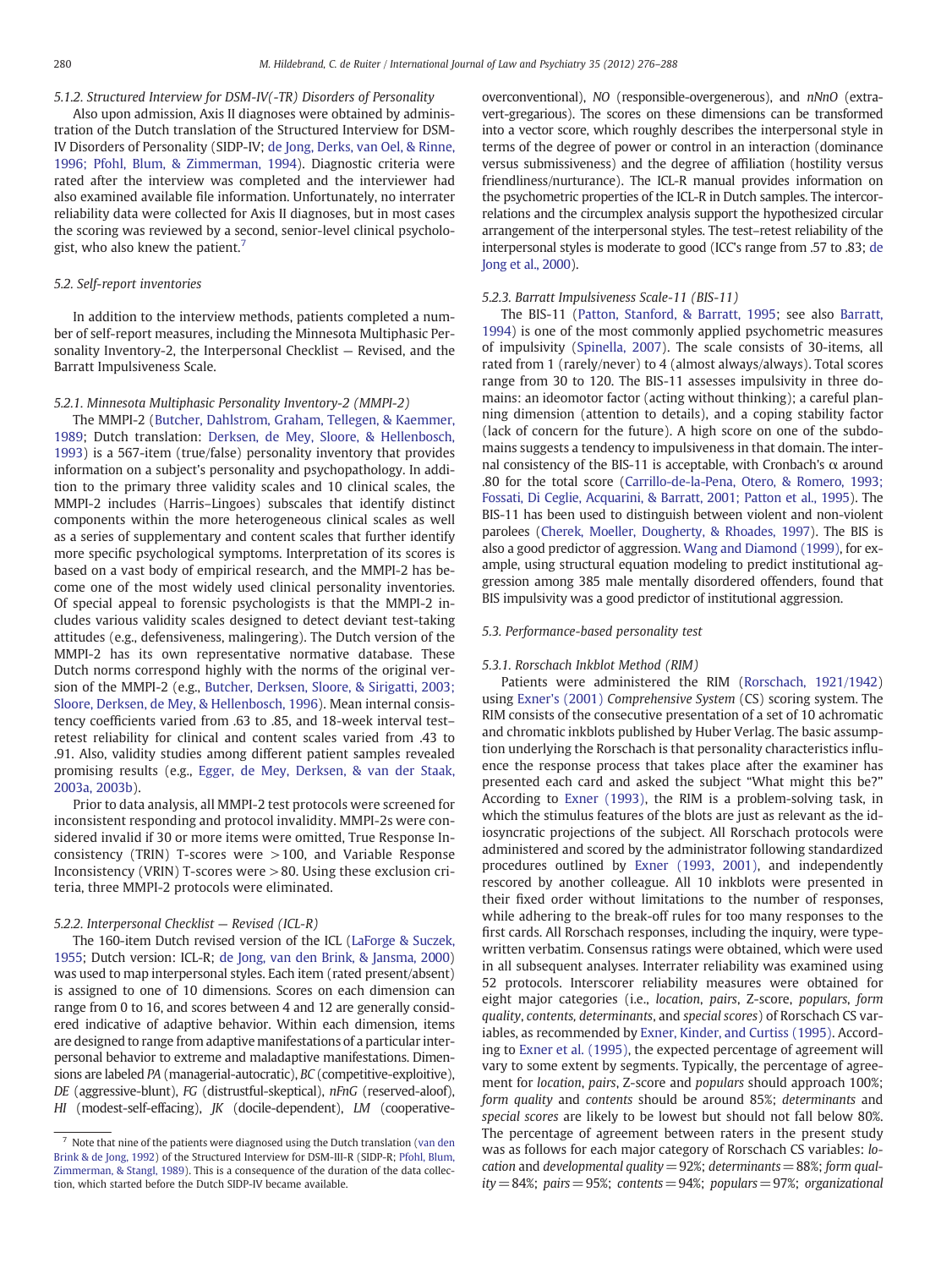activity ( $\text{Z-score}$ ) = 92%; and special scores = 82%, indicating good to excellent interscorer reliability. In fact, agreement measures met the standards recommended by Exner et al. (1995). In accordance with Exner's (1993) requirements, only Rorschach protocols with a number of responses  $\geq$  14 were included in the study. Using this exclusion criterion, protocols (either T1 and/or T2) of 29 patients had to be excluded.

# 5.4. Staff ratings

To determine the degree of convergence between patient and observer ratings on the ICL-R, as a routine procedure in our hospital, the ICL-R was also completed by staff members (i.e., a consensus rating of at least two group leaders who interact with the patient on a daily basis).

# 5.5. File reviews

Lifetime Axis I diagnoses were established by the first author using all available data (e.g., previous psychological and psychiatric reports, prior diagnoses, current psychiatric or psychological assessments). No interrater reliability data were collected for Axis I diagnoses. However, for 76 patients (87%), diagnoses were reviewed by three independent raters (cf. Hildebrand & de Ruiter, 2004): a senior clinical psychologist and a senior psychotherapist of the hospital staff, and the second author. Missing diagnoses were added and disagreements between the four raters were discussed and resolved, and a set of final consensus diagnoses for the 76 patients in the sample was established. This procedure using consensus diagnoses was chosen to maximize diagnostic accuracy.

Furthermore, computerized hospital records were reviewed to provide information about treatment compliance, number of missed and attended psychotherapy sessions, work and educational activities, creative arts, and sports.

# 6. Missing data

Although 87 patients participated in the study, unfortunately, only the analyses involving the ICL-R self-report have an n of 87. With regard to the MMPI-2, three protocols were eliminated because they represented unacceptable response inconsistencies. Therefore, all analysis including MMPI-2 variables relate to  $n=84$ . Furthermore, because the data-collection of BIS-11 and ICL-R staff ratings, as a routine procedure in the hospital, started approximately one year after the initial start of the study, analyses including BIS-11 and ICL-R staff ratings relate to  $n = 66$ . With regard to the RIM CS, protocols (either T1 and/or T2) of only 58 patients fulfilled the inclusion criterion of ≥14 responses. Forty-two patients have complete data (i.e., MMPI-2, ICL-R self-report, BIS-11, ICL-R staff ratings, and RIM CS data).

Due to many patients missing at least one assessment instrument, the variable sample size poses challenges for data-analyses. Therefore, each hypothesis will be tested once with all available data (variable sample sizes), and again with the smaller "constant sample" of those having complete data  $(n= 42)$ .

For purpose of the analyses, psychopathic and non-psychopathic offenders were identified by performing a median split on the PCL-R (median  $=$  22), with 44 patients classified as "non-psychopaths" (PCL-R<22) and 43 patients classified as "psychopaths" (PCL-R $\ge$ 22). For the constant sample, 22 patients were classified as non-psychopathic (PCL-R $<$ 19) and 20 patients as psychopathic, based on a median split on the PCL-R (median  $=19$  for the constant sample).

# 7. Selected indicators of the dynamic risk factors

Variables were selected from the self-report inventories and the RIM as indicators of dynamic risk factors in order to examine change during treatment. Dynamic risk factors (i.e., egocentrism/narcissism,

hostility, impulsivity, lack of insight, and negative attitudes) were selected because they have support in the scientific literature as risk markers of violence. For the RIM CS variables, each variable has a clinically significant cut-off score, above which the score is considered to be problematic<sup>8</sup>; all scores were dichotomized (0 = normal; 1 = problematic). The frequencies (percentage scores) of problematic scores on each of the RIM CS variables were assessed for psychopathic and nonpsychopathic patients. The following 22 variables were selected as indicators of dynamic risk factors.

#### 7.1. Egocentrism

#### 7.1.1. MMPI-2

Two MMPI-2 scales were used as indicators of egocentrism: the Harris–Lingoes (H–L) Subscale Social Imperturbability (Pd3), and the H–L Subscale Ego Inflation (Ma4). Pd3 reflects a highly aggressive and insouciant sociability consistent with a desire to use interpersonal relationships to manipulate, intimidate, and exploit. Ma4 measures the grandiosity typical of the (hypo)manic person. High scorers usually have unrealistic appraisals of their own abilities and selfworth, and become angry when their importance is not appreciated.

#### 7.1.2. RIM CS

 $Fr + rF > 0$  (narcissistic-like tendencies) and  $PER > 3$  (overly defensive of one's self-image; argumentative) were selected as indicators of egocentrism/narcissism. Gacono and Meloy (1994) reported that psychopaths, as a group, showed elevated narcissistic-like self-interest, i.e., elevated  $Fr + rF$  and PER responses.

## 7.2. Hostility

# 7.2.1. MMPI-2

Selected variables were the Anger Content scale (ANG) and the Overcontrolled-Hostility Supplementary scale (O-H). ANG is concerned with poorly controlled anger (Schill & Wang, 1990). The O-H scale is a hostility measure shown to be associated with aggressive and violent acts in correctional settings (Graham, 2011).

#### $722$  ICL-R

BC (competitive-exploitive) and DE (aggressive-blunt) scale scores were used as ICL-R hostility variables.

## 7.2.3. Staff ratings ICL-R

BC and DE scale scores were used as ICL-R hostility variables.

# 7.3. Impulsivity

#### 7.3.1. MMPI-2

The clinical scale Hypomania (Ma, scale 9) and the H–L Subscale Lack of Ego Mastery/Defective Inhibition (Sc5) were used as MMPI-2 indicators of impulsivity. Ma is related to energy level, irritability, and egotism. High scorers' activities may become fragmented and scattered due to very high energy levels (Friedman, Lewak, Nichols, & Webb, 2001). A high score on Sc5 is related to not feeling in control of emotions or impulses, irritability, hyperactivity, and dissociation of affect.

# 7.3.2. BIS-11

The total score on the BIS-11 was used.

#### 7.3.3. RIM CS

 $CF + C > FC + 1$  (lack of emotional control) was used to measure impulsivity.

<sup>8</sup> Guidelines for interpreting RIM CS variables are given by Exner (1993, 2001) and Weiner (2003).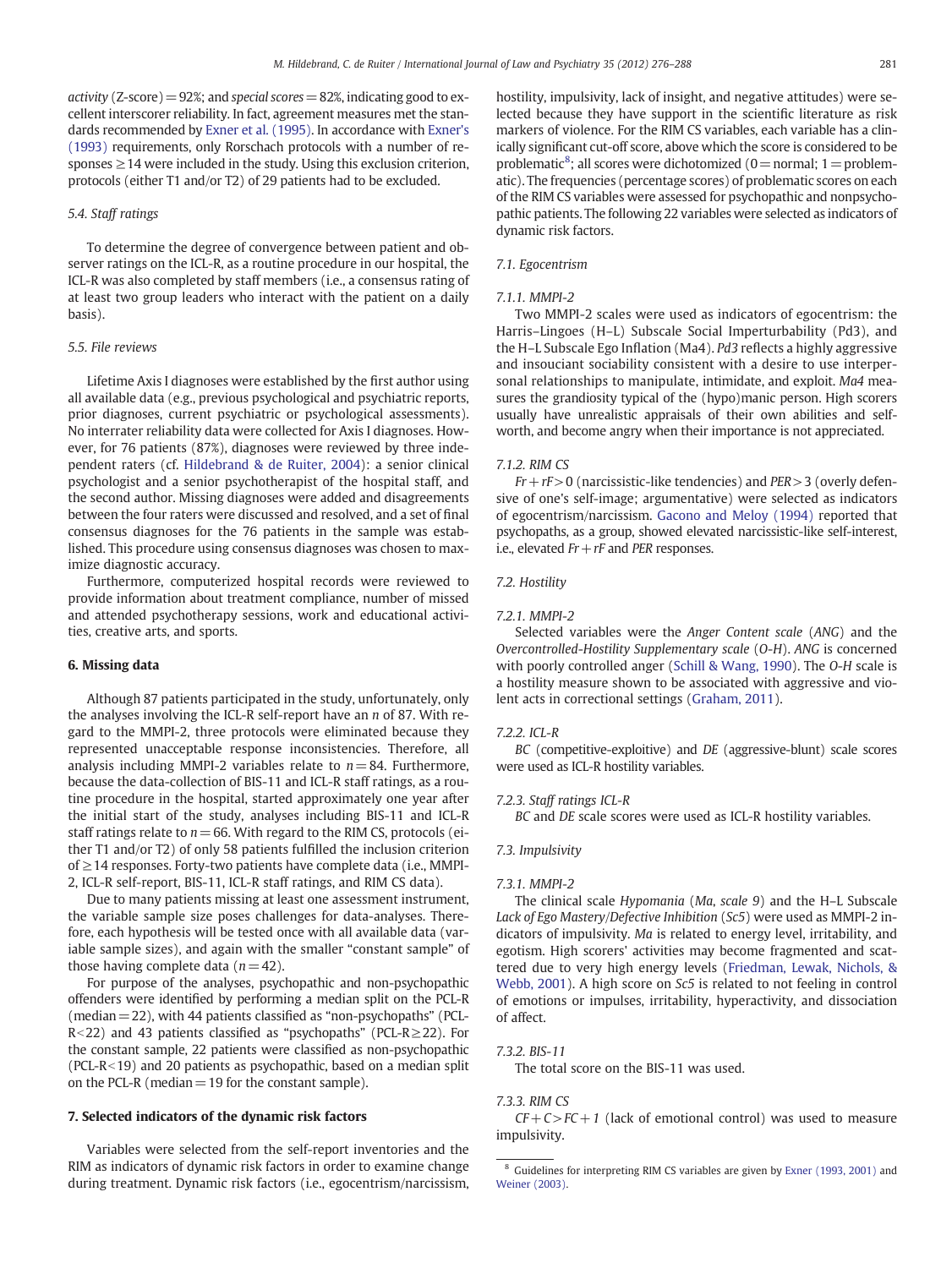## 7.4. Lack of insight

#### 7.4.1. ICL-R

Perceived differences between patient and staff ratings on ICL-R dimensions BC, DE, and FG were considered indicators of lack of insight.

#### 7.4.2. RIM CS

Lack of introspective capacity was measured using  $FD = 0$  (Exner, 1993).

# 7.5. Negative distrustful attitudes

# 7.5.1. MMPI-2

The Content scales Cynicism (CYN) and Negative Treatment Indicators (TRT) were used as indicators of a negative attitude. CYN measures to what extent an individual distrusts others because they act only out of self-interest. High scores on TRT are indicative for negative attitudes toward doctors and mental health treatment, being uncomfortable in self-disclosing and avoiding responsibility for own actions (e.g., Pope, Butcher, & Seelen, 2006).

#### 7.5.2. ICL-R

The FG (distrustful-skeptical) scale score was chosen as indicator of distrustfulness.

# 7.5.3. Staff ratings ICL-R

The FG scale score was used as ICL-R distrustfulness variable.

# 7.6. Treatment compliance

Computerized hospital case files were reviewed for the number of missed and attended therapeutic activities. The attendance rate of (individual) psychotherapy sessions, work, educational activities, creative arts, and sports were considered indicators of treatment compliance.

# 8. Data analysis

Descriptive analyses were applied to determine the prevalence rate of several characteristics of the sample (e.g., Axis I and Axis II disorders). Differences in baseline characteristics between the two groups under study were tested using analysis of variance (ANOVA) or the chisquare test to determine the differences in frequency distribution between diagnostic categories.

In order to examine differences between the scores on the self report (i.e., MMPI-2, ICL-R, and BIS-11) and staff (ICL-R) outcome measures for both groups at baseline assessment (T1), ANOVA's were calculated. Additionally, the effect size Cohen's d (Cohen, 1988), which provides an indication of the magnitude of the difference between two sample means in relation to the distribution of the scores within the samples, was computed. Typically, an effect size of .20 is considered a small effect, .50 a moderate effect, and .80 is considered a large effect (Cohen, 1988). The comparison of differences on RIM CS variables for psychopathic and non-psychopathic offenders at T1 was carried out by using the z-test for proportions (frequency comparison).

Assessing treatment progress on the self-report and staff outcome measures was investigated using the General Linear Model (GLM) Repeated Measures (M)ANOVA procedure. Group (psychopathic versus non-psychopathic patients) was used as between-subjects factor and time (T1, T2) as within-subjects factor. Because of the missing data (most patients had missing data on at least one outcome measure), for the different dynamic risk factors, measures involving the same individuals were combined in the analyses. For RIM CS variables, the McNemar test was used to test the difference between T1 and T2 scores (paired proportions) for psychopathic and non-psychopathic patients, separately.

The relation between PCL-R scores and attendance rate (i.e., number of attended activities−number of planned activities×100) of individual psychotherapy sessions, work, education, sports, and creative arts was evaluated with Pearson product–moment correlations, with  $\alpha$  set at .05.

# 9. Results

# 9.1. Diagnostic characteristics at baseline

Table 1 summarizes diagnostic characteristics of the sample. Eleven patients (13%) met criteria for schizophrenia or another psychotic disorder. Forty-six patients (52%) met criteria for (at least) one substance related disorder, i.e., any alcohol or other substance related disorder (Table 1). The prevalence of personality disorders in the sample was substantial; 70 patients (81%; valid data obtained for 86 patients) received at least one Axis II diagnosis (Table 1). Co-morbidity on Axis II was common: of the 70 patients given a diagnosis, 40 (57%) received multiple diagnoses. The mean number of personality disorders per patient, for patients with at least one disorder, was 1.93. As expected in forensic settings, most personality disorders were Cluster B disorders, followed by Cluster A. The most frequently diagnosed disorder was antisocial personality disorder ( $n=41$ ), followed by narcissistic  $(n=23)$ , borderline  $(n=19)$ , and paranoid personality disorder  $(n=16)$ .

The analyses further showed that 36% of the non-psychopathic offenders and 14% of the psychopathic offenders were convicted for a sexual offense. The difference is significant,  $\chi^2$  = 5.78, p = .016, phi = -.26. Psychopathic offenders, on the other hand, were significantly more likely to have been convicted for a violent offense, 35% versus 5%,  $\chi^2$  = 12.73, p < .001, phi = .38. With regard to Axis I and Axis II diagnoses, psychopathic offenders were more likely to be diagnosed with alcohol and/or drug abuse/dependence,  $\chi^2$  = 9.74, p = .002, phi = .34, any Axis II disorder,  $\chi^2$  = 7.68, p = .006, phi = .30, as well as antisocial  $\chi^2$  = 24.66, p < .001, phi = .54 and narcissistic,  $\chi^2$  = 4.81, p = .028, phi=.24, personality disorder. Also, the total number of personality disorder diagnoses was significantly greater for psychopathic patients,  $M=2.0$  versus  $M=1.2$ , F (1, 84) = 9.81, p = .002, d = .69.

9.2. Baseline (T1) scores on indicators of egocentrism, hostility, impulsivity, lack of insight, and negative distrustful attitudes

Table 2 summarizes the baseline and retest scores for the 22 indicators of the five dynamic risk factors. Scores at the two time points are presented for the total sample, as well as for psychopathic (PCL- $R \geq 22$ ) and non-psychopathic (PCL-R<22) patients separately. Overall, psychopathic and non-psychopathic patients showed similar levels of disturbance at baseline assessment, although tests of between group differences on the self-report and staff indicators of dynamic risk factors show that the psychopathic group had significantly higher scores on the Egocentrism indicator MMPI-2 Pd3, F  $(1, 82)$  = 12.43,  $p = .001$ ,  $d = .77$ , the Hostility indicators self-report ICL-R BC (competitive-exploitive), F (1, 85) = 6.42, p = .013,  $d = .54$ , selfreport ICL-R DE (aggressive-blunt), F  $(1, 85) = 5.05$ ,  $p = .027$ ,  $d = .47$ , staff ratings of ICL-R BC, F (1, 64) = 4.14, p = .046, d = .52, and on the Impulsivity indicator MMPI-2Ma, F  $(1, 82) = 6.33$ ,  $p = .013$ ,  $d = .56$ , at baseline. With regard to the RIM CS variables,  $z$ tests for proportions indicated no significant differences between psychopathic and non-psychopathic patients at T1 (z varying from .15 to 1.31).

# 9.3. Treatment progress

Effect size analyses using Cohen's d revealed negligible change on the self-report and staff indicators of egocentrism, hostility, impulsivity, lack of insight, and negative attitudes for both groups, except for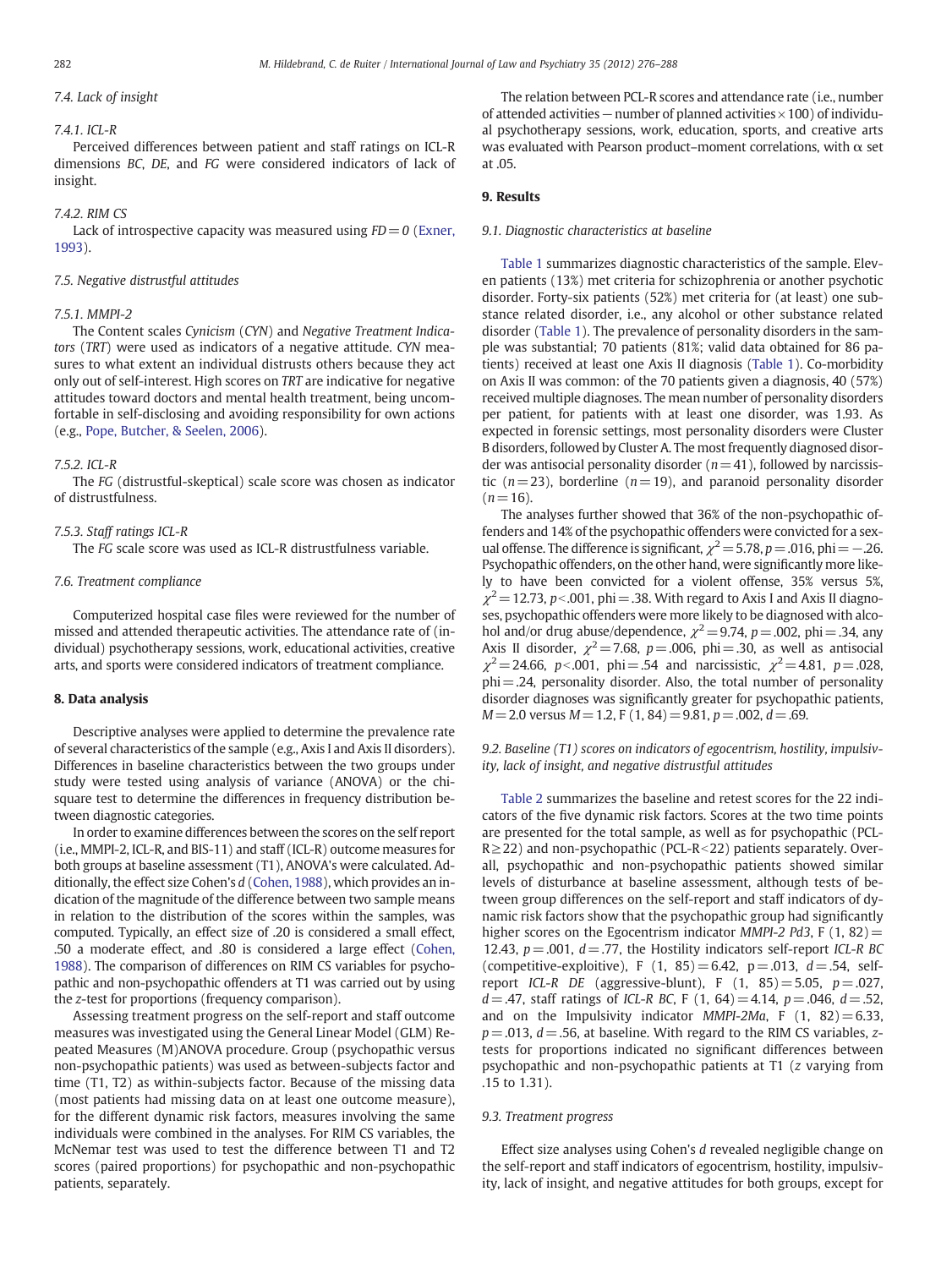#### Table 2

Baseline (T1) and retest (T2) Scores on indicators of dynamic risk factors for psychopathic (PCL-R≥22) and non-psychopathic (PCL-R<22) patients.

|                                             |          | Total sample              |                            |                               | $PCL-R < 22$               |                           |                               | $PCL-R \geq 22$           |                           |                               |  |
|---------------------------------------------|----------|---------------------------|----------------------------|-------------------------------|----------------------------|---------------------------|-------------------------------|---------------------------|---------------------------|-------------------------------|--|
| Outcome criteria                            | $\cal N$ | Baseline<br>(T1)          | Retest<br>(T2)             | Effect size<br>(Cohen's $d$ ) | Baseline<br>(T1)           | Retest<br>(T2)            | Effect size<br>(Cohen's $d$ ) | Baseline<br>(T1)          | Retest<br>(T2)            | Effect size<br>(Cohen's $d$ ) |  |
| Egocentrism                                 |          |                           |                            |                               |                            |                           |                               |                           |                           |                               |  |
| MMPI-2 $(M \pm SD)$                         |          |                           |                            |                               |                            |                           |                               |                           |                           |                               |  |
| Pd <sub>3</sub><br>Ma4                      | 84<br>84 | 50.9(10.2)<br>53.5 (11.0) | 53.3 (10.0)<br>51.1 (10.8) | $-.24$<br>.22                 | 47.2 (11.5)<br>53.4 (10.7) | 50.2(11.1)<br>50.7 (11.6) | $-.26$<br>.24                 | 54.6 (7.3)<br>53.5 (11.4) | 56.3 (7.8)<br>51.4 (10.0) | $-.23$<br>.14                 |  |
| RIM CS $(\%)$                               |          |                           |                            |                               |                            |                           |                               |                           |                           |                               |  |
| $Fr + rF > 0$                               | 58       | 26%                       | 29%                        |                               | 27%                        | 29%                       |                               | 25%                       | 29%                       |                               |  |
| PER > 3                                     | 58       | 16%                       | 9%                         |                               | 18%                        | 6%                        |                               | 13%                       | 13%                       |                               |  |
| Hostility<br>MMPI-2 ( $M \pm SD$ )          |          |                           |                            |                               |                            |                           |                               |                           |                           |                               |  |
| <b>ANG</b>                                  | 84       | 53.0 (13.2)               | 54.3 (12.3)                | $-.10$                        | 51.3 (12.9)                | 52.0(9.9)                 | $-.06$                        | 54.7 (13.4)               | 56.6 (14.0)               | $-.14$                        |  |
| $O-H$                                       | 84       | 60.3(12.3)                | 60.6 (12.3)                | $-.02$                        | 59.6 (11.3)                | 59.3 (11.1)               | .03                           | 61.1 (12.9)               | 61.9 (13.4)               | $-.06$                        |  |
| ICL-R $(M \pm SD)$                          |          |                           |                            |                               |                            |                           |                               |                           |                           |                               |  |
| BC self-report                              | 87       | 7.4(2.5)                  | 8.0(2.2)                   | $-.26$                        | 6.8(2.4)                   | 7.3(2.4)                  | $-.21$                        | 8.1(2.4)                  | 8.6(1.7)                  | $-.24$                        |  |
| DE self-report                              | 87       | 7.7(2.4)                  | 8.2(2.2)                   | $-.22$                        | 7.2(2.6)                   | 7.6(2.2)                  | $-.17$                        | 8.3(2.0)                  | 8.8(2.0)                  | $-.25$                        |  |
| Staff ratings BC                            | 66       | 7.2(3.8)                  | 7.0(3.2)                   | .06                           | 6.3 $(4.0)$                | 6.8(3.1)                  | $-.14$                        | 8.2(3.3)                  | 7.7(3.2)                  | .15                           |  |
| Staff ratings DE                            | 66       | 6.2(3.1)                  | 7.3(2.4)                   | $-.40$                        | 5.5(3.0)                   | 7.0(2.4)                  | $-.55$                        | 7.0(3.0)                  | 7.7(2.4)                  | $-.32$                        |  |
| Impulsivity                                 |          |                           |                            |                               |                            |                           |                               |                           |                           |                               |  |
| MMPI-2 $(M \pm SD)$                         |          |                           |                            |                               |                            |                           |                               |                           |                           |                               |  |
| Ma (scale 9)                                | 84       | 58.9 (11.7)               | 56.4 (11.9)                | .21                           | 55.8 (10.3)                | 54.6 (11.1)               | .11                           | 62.1(12.3)                | 58.3 (12.5)               | .31                           |  |
| Sc <sub>5</sub>                             | 84       | 55.1 (12.7)               | 55.1 (13.0)                | .00                           | 55.6 (13.3)                | 55.7 (14.1)               | .01                           | 54.5 (12.1)               | 54.4 (11.9)               | .01                           |  |
| BIS-11 ( $M \pm SD$ )                       |          |                           |                            |                               |                            |                           |                               |                           |                           |                               |  |
| Total score                                 | 66       | 61.3(8.3)                 | 60.3(7.2)                  | .13                           | 61.2(8.0)                  | 59.6(6.3)                 | .22                           | 61.3(8.7)                 | 60.9(8.0)                 | .05                           |  |
| RIM CS $(\%)$                               |          |                           |                            |                               |                            |                           |                               |                           |                           |                               |  |
| $CF + C > FC + 1$                           | 58       | 33%                       | 36%                        |                               | 41%                        | 44%                       |                               | 21%                       | 25%                       |                               |  |
| Lack of Insight                             |          |                           |                            |                               |                            |                           |                               |                           |                           |                               |  |
| ICL-R $(M \pm SD)$                          |          |                           |                            |                               |                            |                           |                               |                           |                           |                               |  |
| BC (self-staff)                             | 66       | 0.3(3.7)                  | 0.8(3.2)                   | $-.14$                        | 0.4(4.1)                   | 0.5(3.3)                  | $-.03$                        | 1.1(3.1)                  | 1.5(3.0)                  | $-.13$                        |  |
| DE (self-staff)                             | 66       | 1.7(2.9)                  | 1.0(3.1)                   | .23                           | 1.8(2.9)                   | 0.8(2.9)                  | .34                           | 1.5(3.0)                  | 1.1(3.3)                  | .13                           |  |
| FG (self-staff)                             | 66       | $-2.4(3.8)$               | $-3.0(3.0)$                | .18                           | $-2.2(3.8)$                | $-3.2(3.2)$               | .28                           | $-2.7(3.9)$               | $-3.2(2.8)$               | .04                           |  |
| RIM CS $(\%)$                               |          |                           |                            |                               |                            |                           |                               |                           |                           |                               |  |
| $FD = 0$                                    | 58       | 52%                       | 57%                        |                               | 56%                        | 50%                       |                               | 46%                       | 67%                       |                               |  |
| Negative attitudes<br>MMPI-2 ( $M \pm SD$ ) |          |                           |                            |                               |                            |                           |                               |                           |                           |                               |  |
| <b>CYN</b>                                  | 84       | 49.0 (12.4)               | 45.9 (11.1)                | .26                           | 47.9 (13.0)                | 45.2 (10.6)               | .23                           | 50.1 (11.7)               | 46.6 (11.6)               | .30                           |  |
| <b>TRT</b>                                  | 84       | 52.2 (12.2)               | 48.6 (10.3)                | .32                           | 54.5 (14.7)                | 48.9 (11.5)               | .42                           | 49.8 (8.7)                | 48.3(9.1)                 | .17                           |  |
| ICL-R $(M \pm SD)$                          |          |                           |                            |                               |                            |                           |                               |                           |                           |                               |  |
| FG self-report                              | 87       | 7.2(2.8)                  | 7.5(2.8)                   | $-.11$                        | 6.9(2.7)                   | 7.4(2.5)                  | $-.19$                        | 7.6(2.9)                  | 7.5(3.1)                  | .03                           |  |
| Staff ratings FG                            | 66       | 9.7(3.3)                  | 11.1(2.4)                  | $-.48$                        | 9.3(3.6)                   | 11.0(2.5)                 | $-.55$                        | 10.1(2.9)                 | 11.1(2.2)                 | $-.39$                        |  |

Note. PCL-R = Psychopathy Checklist – Revised. MMPI-2 = Minnesota Multiphasic Personality Inventory-2. Pd3 = Harris-Lingoes Subscale Social Imperturbability. Ma4 = Harris-Lingoes Subscale Ego Inflation. RIM CS = Rorschach Inkblot Method, Comprehensive System scoring. ANG = Anger Content scale. O-H = Overcontrolled-Hostility Supplementary scale. ICL-R= Interpersonal Checklist - Revised. BC= competitive-exploitive; DE= aggressive-blunt. Ma=Hypomania scale. Sc5 = H-L Subscale Lack of Ego Mastery/Defective Inhibition. BIS-11 = Barratt Impulsiveness Scale-11. FG = skeptical-distrustful. CYN = Cynicism Content scale. TRT = Negative Treatment Indicators Content Scale.

ICL-R DE staff ratings for low-psychopathic patients, Cohen's  $d = .55$ (Table 2).

#### 9.3.1. Egocentrism

9.3.1.1. MMPI-2. The repeated-measures MANOVA indicated that there was a significant main effect for time,  $F(2, 81) = 3.83$ ,  $p = .026$ , as well as for group, F (2, 81) = 6.97, p = .002. No group  $\times$  time interaction effect was found, F  $(2, 81) = .23$ ,  $p = .793$ . According to the tests of the between subjects effect, psychopathic and non-psychopathic patients differed significantly on Pd3, F  $(1, 82) = 13.11$ ,  $p = .001$ . However, both the psychopathic and non-psychopathic patients became more aggressive and manipulative (*Pd3*; (F (1, 82) = 6.16,  $p = .015$ )).

9.3.1.2. RIM CS. McNemar tests for the total sample, as well as for the low and high psychopathy groups indicated that patients did not change significantly on the RIM CS indicators of egocentrism ( $p > .289$ ).

# 9.3.2. Hostility

9.3.2.1. MMPI-2. There was no difference between the scores of psychopathic and non-psychopathic patients (no main effect for group, F  $(2, 81) = 2.99$ ,  $p = .056$ ). Scores on ANG and O-H for both the psychopathic and non-psychopathic patients remained the same (main effect for time, F  $(2, 81) = 1.00$ ,  $p = .373$ ). The group  $\times$  time interaction was not significant, F  $(2, 81) = .45$ ,  $p = .637$ .

9.3.2.2. ICL-R self-reports. There were significant main effects for time, F (2, 84) = 3.50,  $p = .035$ , and for group, F (2, 84) = 5.65,  $p = .005$ . No group  $\times$  time interaction effect was found, F (2, 84) = .004, p = .996. The tests of the between subjects effect indicated that psychopathic and non-psychopathic patients differed significantly on BC and DE, F  $(1, 85) = 9.51$ ,  $p = .003$ , and F  $(1, 85) = 7.19$ ,  $p = .007$ , respectively. Both the psychopathic and non-psychopathic patients became more competitive-exploitive on BC, F (1, 85) = 5.35,  $p = .023$ , and more dominant and assertive on DE, F (1, 85) = 4.11,  $p = .046$ .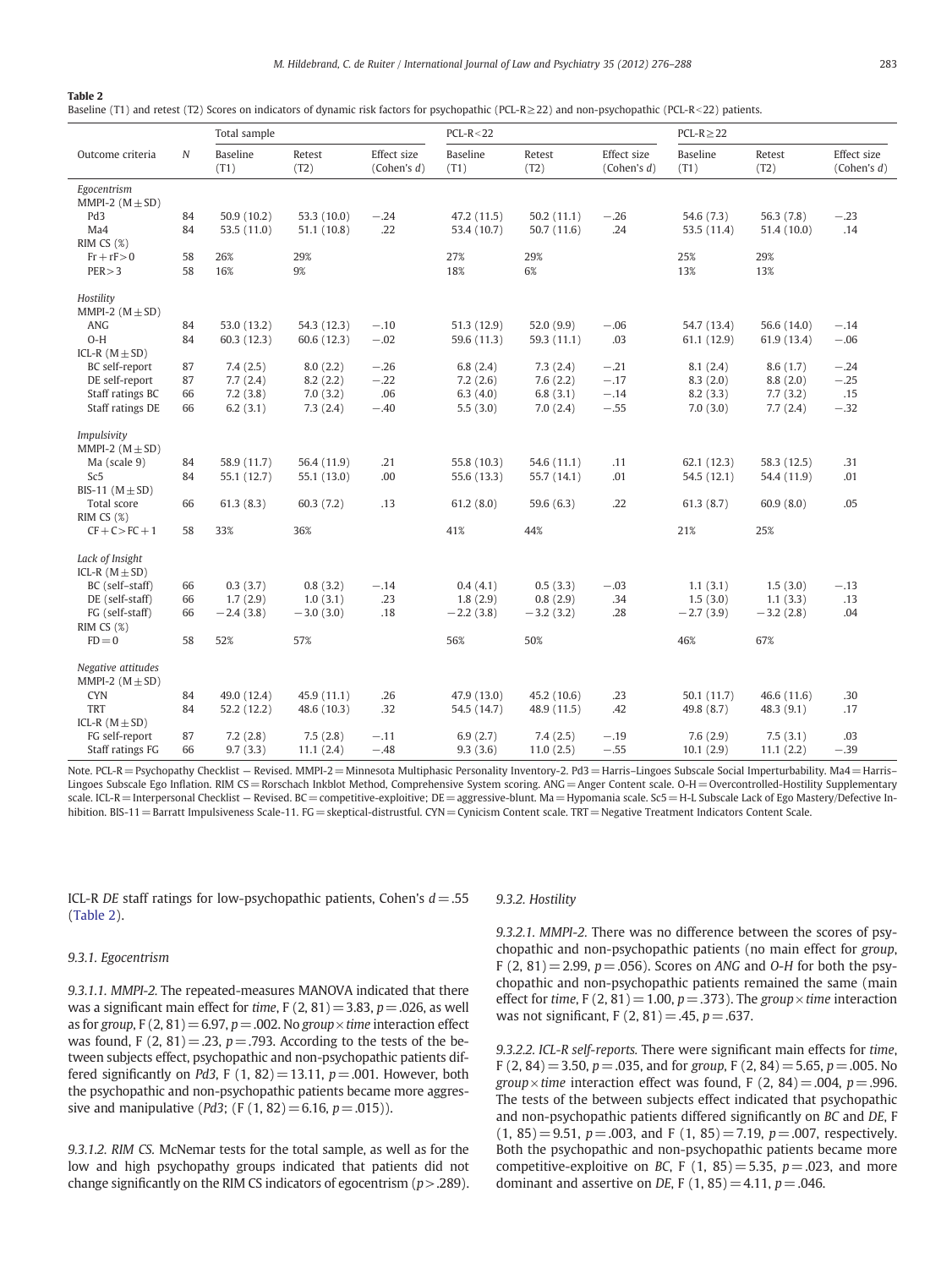9.3.2.3. Staff rating ICL-R. A significant main effect for time was found, F (2, 63) = 5.41,  $p = 0.007$ . According to staff, both psychopathic and non-psychopathic patients became more dominant and assertive on DE, F (1, 64) = 7.97,  $p = 0.006$ . The main effect for group was not significant, F (2, 63) = 2.73,  $p = 0.102$ , and the group  $\times$  time interaction was also not significant, F  $(2, 63) = .68$ ,  $p = .509$ .

# 9.3.3. Impulsivity

9.3.3.1. MMPI-2. A significant main effect for group was found, F (2,  $81)$  = 3.90, p = .024, indicating that scores of psychopathic and nonpsychopathic patients were different. The tests of the between subjects effects indicated that psychopathic patients scored higher on Ma, F (1, 82) = 5.23,  $p = 0.025$ . There was no main effect for time, F  $(2, 81) = 2.17$ ,  $p = .121$  or a significant group  $\times$  time interaction, F (2,  $81) = .58, p = .563.$ 

9.3.3.2. BIS-11. On the BIS-11 scores, there was no difference between the scores of psychopathic and non-psychopathic patients (no main effect for group, F (1, 64) = .19,  $p = .667$ ). The BIS-11 total score hardly changed during treatment for both the psychopathic and nonpsychopathic patients (main effect for time,  $F(1, 64) = 1.23$ ,  $p = .273$ ). The interaction between group and time did not reach statistical significance, F  $(1, 64) = .47$ ,  $p = .496$ .

9.3.3.3. RIM CS. No significant differences were found on  $CF + C > FC +$ 1 (McNemar test,  $p$  > .804).

# 9.3.4. Lack of insight

9.3.4.1. ICL-R (perceived differences between patient and staff). There were no main effects for time, F  $(3, 61) = 1.99$ ,  $p = .125$  and group, F  $(3, 61) = .12$ ,  $p = .946$ , nor was there a significant group  $\times$  time interaction effect, F  $(3, 61) = .29$ ,  $p = .832$ .

9.3.4.2. RIM CS. No significant differences were found on RIM CS  $FD = 0$  (McNemar test,  $p > .180$ ).

# 9.3.5. Negative distrustful attitudes

9.3.5.1. MMPI-2. A significant main effect was found for time,  $F(2, 81)$  = 5.18,  $p = 0.008$ . The main effect for group did not reach statistical significance, F (2, 81) = 2.84,  $p = .065$ . Also, there was no group  $\times$  time interaction effect, F  $(2, 81) = 1.71$ ,  $p = .185$ . At T2, both psychopathic and non-psychopathic patients were less cynical on Cyn, F  $(1, 82) = 8.09$ ,  $p = .006$ , and had less negative attitudes toward mental health treatment on TRT, F  $(1, 82) = 6.76$ ,  $p = .011$ .

9.3.5.2. ICL-R self reports. There was no difference between the scores of psychopathic and non-psychopathic patients on FG (no main effect for group, F (1, 85) = .75,  $p = .390$ ). Scores on FG for both the psychopathic and non-psychopathic patients remained the same (main effect for time, F (1, 85) = .51,  $p = .476$ ). The group  $\times$  time interaction was not significant, F  $(1, 85) = .86$ ,  $p = .357$ .

9.3.5.3. Staff ratings ICL-R. A significant main effect for time was found, F (1, 64) = 8.60,  $p = .005$ , indicating that psychopathic as well as non-psychopathic patients became more distrustful-skeptical on FG, according to staff. There was no main effect for group,  $F(1, 64) = .68$ p .412, and no group  $\times$  time interaction effect, F (1, 64) = .67, p = .417.

# 9.4. Constant sample

# 9.4.1. Baseline scores constant sample

With regard to the smaller constant sample ( $n= 42$ ) of those having complete data, similar results were found. Compared to nonpsychopathic patients, psychopathic patients had significantly higher scores on three of the 22 indicators: the egocentrism indicator MMPI-2 Pd3  $[M = 53.4$  (SD = 8.8) versus  $M = 45.3$  (SD = 11.9), F (1, 40) = 6.19,  $p = .017$ ,  $d = .77$ ], and the hostility indicators self-report ICL-R BC  $[M=9.3 \text{ (SD} = 2.9)$  versus  $M=6.8 \text{ (SD} = 2.4)$ , F  $(1, 40) = 8.82$ ,  $p = .005$ ,  $d = .93$ ] and self-report ICL-R DE [ $M = 8.0$  (SD = 2.5) versus  $M= 6.9$  (SD = 2.9), F (1, 40) = 5.58, p = .023, d = .41]. A trend was found indicating that psychopathic patients had significantly higher scores on the *impulsivity* indicator *MMPI-2 Ma*  $[M = 63.3$  (SD = 11.2) versus  $M = 56.7$  (SD = 10.0), F (1, 40) = 3.97, p = .053, d = .62]. Ztests for proportions indicated no significant differences between both groups at baseline for the RIM CS variables  $(z$  varying from .015 to .771).

#### 9.4.2. Treatment progress constant sample

With regard to treatment progress, in general, similar results were found for the constant sample as for the total sample. Below, only results of indicators with a significant effect are reported. For the self report indicators of 'egocentrism', there were significant main effects for time and group, F  $(2, 39) = 3.89$ ,  $p = .029$ , and F  $(2, 39) = 5.85$ ,  $p = 0.002$ , respectively. No group  $\times$  time interaction effect was found, F  $(2, 39) = .60$ ,  $p = .556$ . The tests of the between subjects effect indicated that psychopathic and non-psychopathic patients differed significantly on Pd3, F  $(1, 40) = 11.99$ ,  $p = .001$ . Both groups became more aggressive and manipulative over time on Pd3, F  $(1, 40)$  = 6.66,  $p = .017$ .

With regard to the self-report and staff measures of 'hostility', significant main effects were found for time and group,  $F(6, 35) = 3.89$ ,  $p = .004$ , and F (6, 35) = 2.82,  $p = .024$ , respectively. Both groups differed significantly on (self report) BC and DE, F  $(1, 40) = 10.37$ ,  $p = 0.003$ , and F (1, 40) = 5.79,  $p = 0.021$ , respectively. There was no significant group×time interaction effect, F  $(6, 35) = .004$ , p = .996. According to staff, psychopathic and non-psychopathic patients became more dominant and assertive on DE, F  $(1, 40) = 10.05$ ,  $p = .003$ .

For the indicators of 'impulsivity' the main effect for group was significant, F (3, 38) = 3.51,  $p = 0.024$ . Tests of the between subjects effects indicated that Ma scores for psychopathic patients were higher  $F(1, 40) = 4.14$ ,  $p = .049$ . No main effect for time was found, F (3, 38) = 1.42,  $p = 0.251$ , and there was no significant group  $\times$  time interaction effect, F  $(3, 38) = .40$ ,  $p = .754$ .

A significant main effect for time was found for the indicators of 'negative and distrustful attitudes',  $F(4, 37) = 12.30$ ,  $p < .001$ . There was no main effect for group, F  $(4, 37) = .82$ ,  $p = .520$ , and also no group  $\times$  time interaction effect, F (4, 37) = .11, p = .395. Both psychopathic and non-psychopathic patients were less cynical on Cyn at T2, F (1, 40) = 7.41,  $p = .010$ , and less negative toward mental health treatment on TRT, F  $(1, 40) = 6.37$ ,  $p = .016$ . Also, according to staff, both groups became more distrustful-skeptical during treatment on FG, F  $(1, 40) = 5.56$ ,  $p = .023$ .

With regard to the RIM CS indicators of dynamic risk factors, no significant differences between T1 and T2 scores were found (McNemar,  $p$  > .503) in the constant sample.

#### 9.5. Treatment compliance

The correlations between PCL-R scores and attendance rates of different therapeutic activities are displayed in Table 3.

The PCL-R total score, as well as PCL-R Facet 2, Facet 3 and Facet 4 scores were negatively associated with attendance at work and educational activities (r between  $-.30$  and  $-.36$ ,  $p<.01$ ); the higher the PCL-R score, the worse the patient's attendance rate. Facet 4 was also negatively associated with creative arts' attendance. Attendance of individual psychotherapy sessions and sports was not related to PCL-R scores. Facet 1 was not in any way related to treatment compliance.

With regard to the correlations between PCL-R scores and attendance rates of different therapeutic activities for the constant sample,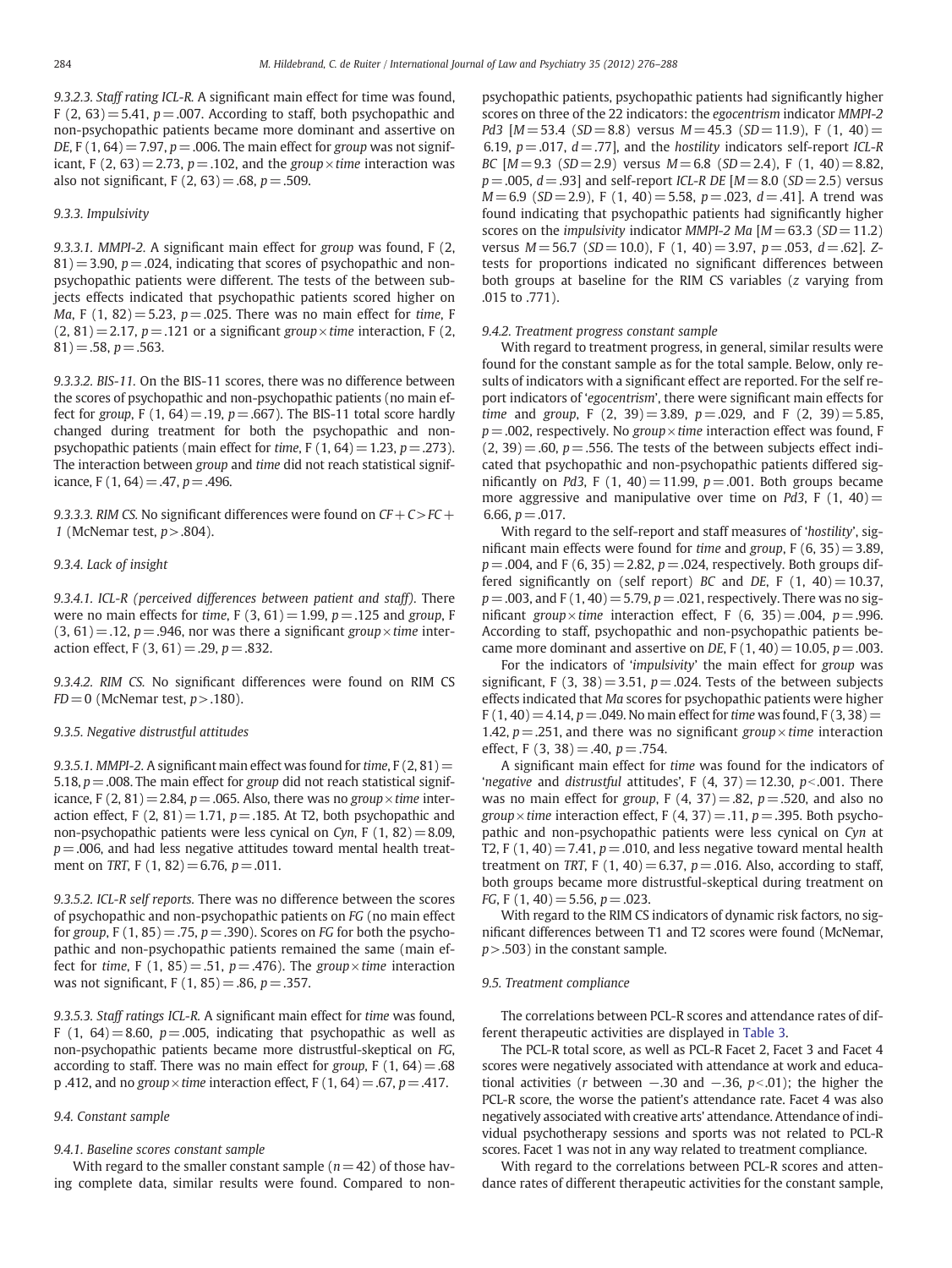# Table 3

| Therapeutic activities                                                                                                         | PCL-R score                                       |                                                       |                                             |                                                          |                                            |                                                       |                                          |                                                          |                                          |                                                          |                                                   |                                                                          |                                                       |                                                                                                    |
|--------------------------------------------------------------------------------------------------------------------------------|---------------------------------------------------|-------------------------------------------------------|---------------------------------------------|----------------------------------------------------------|--------------------------------------------|-------------------------------------------------------|------------------------------------------|----------------------------------------------------------|------------------------------------------|----------------------------------------------------------|---------------------------------------------------|--------------------------------------------------------------------------|-------------------------------------------------------|----------------------------------------------------------------------------------------------------|
|                                                                                                                                | Total                                             |                                                       | Factor 1 (1st ed.)                          |                                                          | Factor 2 (1st ed.)                         |                                                       | Facet 1 (2nd ed.)                        |                                                          | Facet 2 (2nd ed.)                        |                                                          | Facet 3 (2nd ed.)                                 |                                                                          | Facet 4 (2nd ed.)                                     |                                                                                                    |
| Psychotherapy <sup>b</sup><br>Work <sup>c</sup><br>Education <sup>c</sup><br>Sports <sup>e</sup><br>Creative arts <sup>b</sup> | .16<br>$-.33***$<br>$-.34***$<br>$-.11$<br>$-.14$ | $-.13)$<br>$-.36^*$<br>$-42***$<br>$-.23)$<br>$-.27)$ | .19<br>$-.16$<br>$-.13$<br>$-.02$<br>$-.02$ | $(-.08)$<br>$(-.21)$<br>$(-.23)$<br>$(-.11)$<br>$(-.14)$ | $-.34***$<br>$-.32***$<br>$-.09$<br>$-.08$ | .10)<br>$-.36*$<br>$, -0.44$ **<br>$(-.19)$<br>$-27)$ | .16<br>$-.14$<br>$-.16$<br>$-.03$<br>.07 | $(-.04)$<br>$(-.18)$<br>$(-.20)$<br>$(-.07)$<br>$(-.13)$ | .07<br>$-.11$<br>$-.06$<br>$-.02$<br>.01 | $(-.17)$<br>$(-.12)$<br>$(-.14)$<br>$(-.07)$<br>$(-.03)$ | .09<br>$-.30***$<br>$-.34***$<br>$-.05$<br>$-.08$ | $.20^{\circ}$<br>$-36*$<br>$, -42$ <sup>**</sup><br>$(-.17)$<br>$(-.27)$ | $-.02$<br>$-.36***$<br>$-.35***$<br>$-.18$<br>$-.22'$ | $-0.051$<br>$-0.35$ <sup>*</sup><br>$1 - .47$ **<br>$-0.30$ <sup>*</sup><br>$1 - .31$ <sup>*</sup> |

Note. PCL-R= Psychopathy Checklist — Revised. 1st ed. = First edition of the PCL-R (Hare, 1991). 2nd ed. = Second edition of the PCL-R (Hare, 2003). Results for the constant sample ( $n= 42$ ) are in brackets.

 $b N=84$ 

 $N = 86$ .

 $p<.05$  (two-tailed).

 $p \leq .01$  (two-tailed).

\*\*\*  $p \leq .001$  (two-tailed).

results are comparable with the results of the total sample (see Table 3).

9.6. Comparison between patients included in the sample and patients tested only upon admission

Due to various reasons (e.g., refusal, referral to another facility), 28 patients were tested only at T1 and were therefore excluded from the present study. It is relevant whether psychopathy scores and scores on dynamic risk factors for these patients were different from patients who provided T1 and T2 data sets. If so, there could be a selection bias. Comparisons between patients who did and who did not provide a data set at retest, indicated that the PCL-R total score of the dropouts was significantly higher ( $M=24.8$ ,  $SD=7.4$ ) than the mean PCL-R score of those who provided T1 and T2 data ( $M=21.0$ ,  $SD=8.4$ ), t (1,  $108$ ) = 1.99,  $p = .048$ . PCL-R Factor 1 and Factor 2 scores of both groups, however, did not differ significantly,  $t(1, 107) = 1.57$ ,  $p = .119$  and  $t(1, 107)$  $107$ ) = 1.68, p = .095, respectively. Also, dropouts and completers did not differ significantly in terms of the categorical diagnosis of psychopathy (PCL-R≥26),  $\chi^2$  (1, 115) = 1.32, p = .250. With regard to the 18 self-report, and staff outcome measures of dynamic risk factors, ANOVA's revealed significant differences on only two indicators. It was found that the dropouts were significantly more cynical on CYN, F  $(1,109) = 5.32$ ,  $p = .023$  and more egocentric on Ma4, F (1,109) = 5.64,  $p = .019$ , compared to patients who provided T1 and T2 data.

# 10. Discussion

The purpose of the present study was to explore the extent to which change in specific psychological measures of dynamic risk factors relevant to re-offending could differentiate psychopathic from non-psychopathic patients during inpatient forensic psychiatric treatment. It was hypothesized that upon admission to the hospital, psychopathic offenders (median split; PCL-R≥22) would show higher levels of disturbance on indicators of dynamic risk than non-psychopathic offenders. We expected the high PCL-R group to show more limited improvement after two years of treatment than patients with low PCL-R scores. In addition, this study investigated the relationship between psychopathy and treatment compliance, as indicated by the attendance rates of different kinds of therapeutic activities. We expected treatment noncompliance to be more characteristic of patients with high PCL-R scores.

Three major findings are evident from our study. First, overall, psychopathic and non-psychopathic patients showed similar levels of disturbance at baseline assessment, although tests of between group differences on the self-report and staff indicators of dynamic risk factors showed that the psychopathic group showed significantly higher levels of disturbance on five of the 22 indicators of dynamic risk. At baseline, psychopathic patients had significantly higher scores on the Egocentrism indicator MMPI-2 Pd3, as well as on the Hostility indicators ICL-R BC (self report and staff ratings), ICL-R DE (self report), and on the Impulsivity indicator MMPI-2 Ma. Thus, our first hypothesis was not confirmed. Contrary to our expectation, psychopaths and non-psychopaths showed more similarities than differences in dynamic risk factors at baseline.

Second, the sample as a whole did not improve on most of the indicators of dynamic risk after 20 months of treatment. However, it was found that both the psychopathic and non-psychopathic patients became more interpersonally aggressive, more competitive-exploitive and more dominant and assertive during treatment. Furthermore, both groups were less cynical and less negative toward mental health treatment at T2, according to the MMPI-2 measures. ICL-R staff ratings, on the other hand, indicated that psychopathic as well as nonpsychopathic patients became more distrustful-skeptical during treatment. Contrary to our second hypothesis, no differential treatment response was found between psychopathic and nonpsychopathic patients. One might suggest that the lack of significantly different results between the two groups may be due, at least in part, to the fact that a relatively low cutoff score of 22 was used to divide patients into a psychopathic and non-psychopathic group. However, using cutoff scores of 26 and 30 also revealed that psychopathy was not related to treatment progress.

Third, our results provide partial support for the association between psychopathy and treatment noncompliance, i.e., the extent to which the patient actually participates in the assigned treatment program. High PCL-R total, Facet 2, Facet 3 and Facet 4 scores were significantly related to a lower level of involvement in education and work, suggesting that psychopathic patients tend to put less effort into the treatment program. In addition, high Facet 4 scores were also significantly associated with a lower level of involvement in creative arts. A potential reason for the differential prediction of compliance by activities (education/work versus psychotherapy/sports) might be that education and work are activities that require a certain effort and work towards long-term goals, and psychopathic patients in general are not very good at this. On the contrary, sports and psychotherapy are probably more directly rewarding for psychopathic patients, in so far they provide immediate attention (psychotherapy) and a fun way to spend time (sports).

Two possible explanations arise as to why changes (improvements) in dynamic risk factors were minimal during the 20 months treatment course. A first explanation for our findings is that the patients in our sample have serious personality pathology, which is very difficult to change; a second concerns the type of treatment program offered at the hospital. With regard to the first explanation, it should be mentioned that our sample consisted only of high risk mentally disordered offenders. Changes in dynamic risk factors such as egocentrism, anger, impulsivity, lack of insight, and negative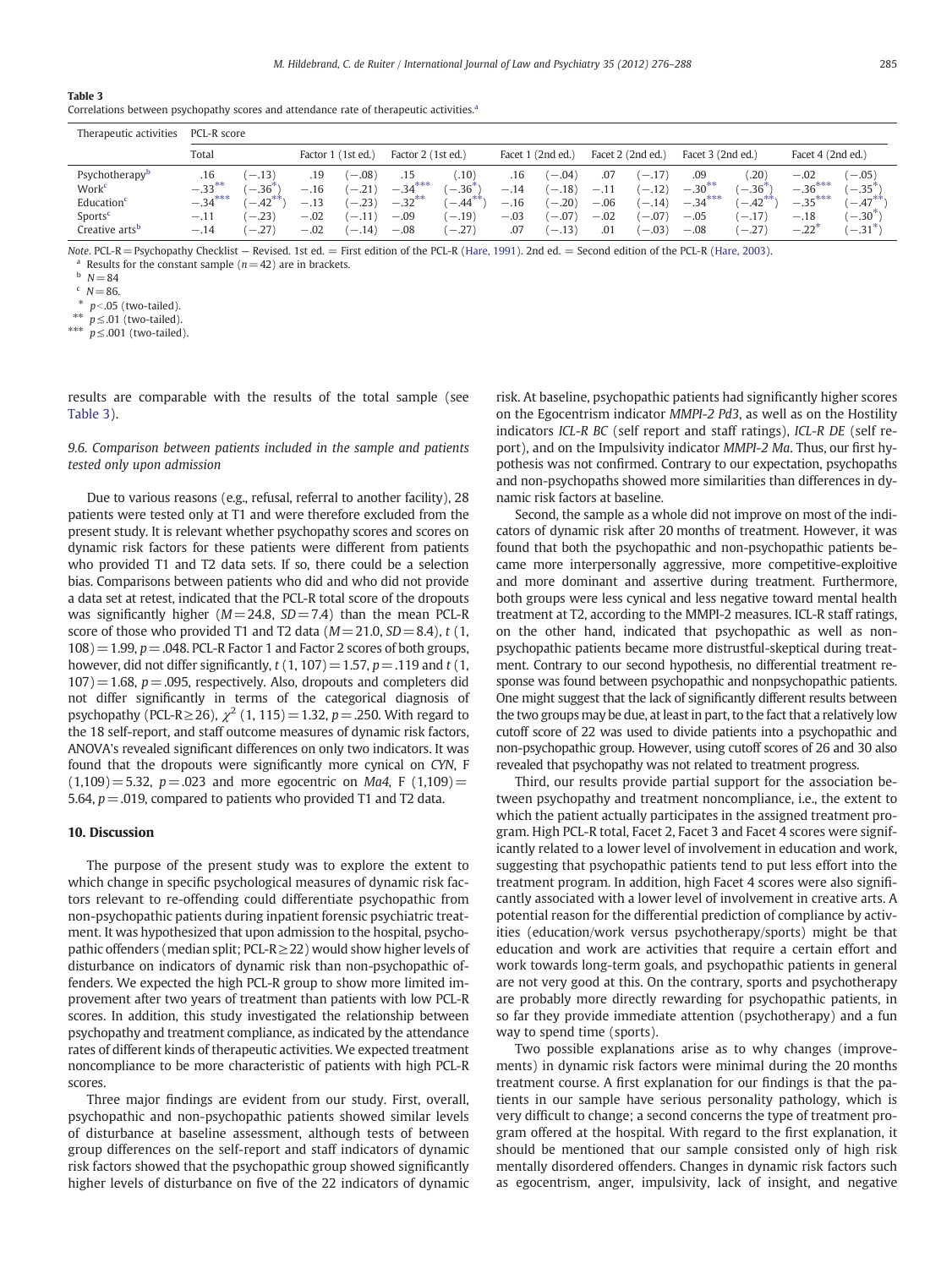distrustful attitudes may be very hard to accomplish. It may very well be that high risk cases (psychopathic or non-psychopathic) should receive more intensive services over a longer period than 20 months to establish change. To illustrate this point, Belfrage and Douglas (2002) examined change in violence risk factors in forensic psychiatric patients across multiple assessment periods, using the HCR-20. They found that, in a sub-sample of 70 high risk patients undergoing long-term treatment, HCR-20 dynamic risk factors changed only modestly. Possibly, patients improve on indicators of dynamic risk factors at a slower pace. Most patients in our sample will continue treatment for an extended period and future assessments (e.g., after five years of treatment) may reveal the hypothesized changes. On the other hand, Chakhssi, de Ruiter, and Bernstein (2010), in a Dutch sample of 74 forensic psychiatric patients, comparable to the one used in this study, did find that both psychopathic and nonpsychopathic patients changed with regard to level of insight according to the Behavioural Status Index (BEST-Index; Reed, Woods, & Robinson, 2000) over the course of 20 months. Maybe the BEST-Index is a better indicator for measuring improvements on insight than the indicators used in the present study, i.e., the perceived differences between patients and staff on three ICL-R segments.

The second possible explanation for our findings is that it may be that the treatment program provided at the hospital deserves review or alteration. Although the program takes into account that patients present a diversity of problems, it is largely based on the principles of the therapeutic community: an environment is created in which complex interpersonal and community processes become central therapeutic agents. The treatment program is eclectic and only partially focused on systematic change in the dynamic risk factors we studied. Previous research indicates that milieu therapies permit psychopathic patients to con staff into believing they are making progress (Hare et al., 2000; Hobson et al., 2000). Alteration of the treatment program into a program based on the principles of risk, need and responsivity, focusing on reducing the risk of violence and destructiveness by modifying the cognitions and behaviors that directly precipitate violent behavior, may help maximize change. The standard of service delivery could also be increased by forming homogenous groups of patients allowing the development of specialized wards to target the needs of different groups of patients (e.g., Rice et al., 1990), with the specificity of each ward being based on both patient's treatment needs and security requirements. As a standard procedure, criminogenic needs identified during baseline assessment should become treatment targets, and for each an explicit treatment plan needs to specify how change is to be accomplished. Appropriate interventions delivered in this manner may produce favorable results in the treatment of this high risk group of offenders. In recent years, the Van der Hoeven Hospital has implemented a specific treatment program tailored to the risk, needs and responsivity of patients with high PCL-R scores (Kroger et al., 2011).

Our results provide support for the negative association between psychopathy and treatment compliance, suggesting that psychopathic patients tend to put less effort into the treatment program. Attendance rates of individual psychotherapy and sports, however, were not related to PCL-R scores. In general, these findings are in line with earlier findings (e.g., Hobson et al., 2000; Ogloff et al., 1990) supporting the value of the PCL-R as a significant correlate of treatment compliance in forensic inpatients. For example, Hobson et al. (2000) found that the PCL-R total and Factor 1 score were associated with negative behaviors shown in therapy groups. They also reported significant correlations between PCL-R scores (total and factor scores) and behavior on the wing. Off wing activities (e.g., education, charity work) were inversely related to Factor 2 scores. Contrary to the research of Hobson et al. (2000), who found evidence that attention should be given equally to Factor 1 and Factor 2 scores, the present research indicates that Factor 2, in particular Facet 4, is of particular importance in forecasting and effectively managing treatment

compliance. In the present study, the Factor 1 score was not associated with treatment compliance. It should be noted though that comparing our findings with earlier studies is complicated by the fact that different studies use different criterion measures to operationalize treatment compliance. For example, Hobson et al. (2000) used an officer-completed behavior checklist to monitor institutional adjustment (e.g., "manipulates others"; "tells lies"; "inflated sense of self-importance"), whereas in the present study computerized hospital records were reviewed to provide information about the level of involvement in therapeutic activities. This might explain why in the Hobson et al. study the Factor 1 score was associated with poor adjustment to the therapeutic community.

A number of limitations of this study should be noted. The first and most significant limitation is the loss of subjects throughout the study. Patients could not be obliged to participate in the study, and some refused to cooperate at the time of retest; others could not be tested because their functioning was too unstable. Although 87 patients are involved, few analyses have an N of 87. Due to many patients missing at least one assessment instrument, the variable sample size posed challenges for data-analyses. Missing data might account for lower statistical power, smaller effect sizes, or error prone parameter estimates. Generally, lack of power may occur when the sample size is small and when the base rate of psychopathy is low. In the present study, 27 patients (31%) were diagnosed as psychopathic (PCL-R $\geq$ 26). However, because of the rather small sample size and the base rate problem, psychopathic and non-psychopathic offenders were identified by performing a median split on the PCL-R and each hypothesis was tested once with all available data, and again with a smaller "constant sample" of those having complete data. In both samples, there were not even trends in the direction of the hypothesis that psychopathic patients show more limited improvement after two years of inpatient treatment than non-psychopathic offenders.

A second important limitation is the lack of an adequate no treatment control group. We did not use an experimental design, one in which treatment and control groups were formed prior to treatment using random assignment and in which group equivalence with respect to theoretically important variables was evaluated (e.g., Hemphill & Hart, 2002). Admission to the forensic hospital is based on specific legal criteria, and an equivalent control group could not be formed.

Third, data collection was restricted to one forensic psychiatric hospital. The extent to which these treatment outcome findings apply to the treatment programs offered in other (Dutch) forensic psychiatric hospitals is not known. The level of success may be different for other hospitals, which offer different programs. However, Chakhssi et al. (2010) also found no significant differences between psychopathic and non-psychopathic patients on risk-related behaviors (e.g., adaptive social behavior, attribution of responsibility, self-regulation strategies) during 20-months of inpatient forensic treatment.

Another limitation may be that the measures we employed were not sensitive enough to evaluate change in dynamic risk variables in a complex treatment regime, such as the one in our hospital (Hughes et al., 1997). However, the notable stability of Rorschach indicators in this study contrasts with earlier treatment outcome studies which found positive changes on (many of) these indicators (Abraham, Lepisto, Lewis, Schultz, & Finelberg, 1994; Exner & Andronikof-Sanglade, 1992; Weiner & Exner, 1991). Weiner and Exner (1991), for example, used 27 RIM CS indicators of adjustment difficulty to evaluate treatment effects in a sample of (non-forensic) outpatients, mainly suffering from anxiety disorders or depression. They reported significant improvement for the patients on indicators of stress tolerance, affect modulation, introspective abilities, quality of interpersonal relationships, and egocentricity. Improvement could be shown after short-term treatment but was even greater after longer-term therapy. Moreover, Grønnerød (2004) conducted a meta-analysis of studies using the Rorschach method to assess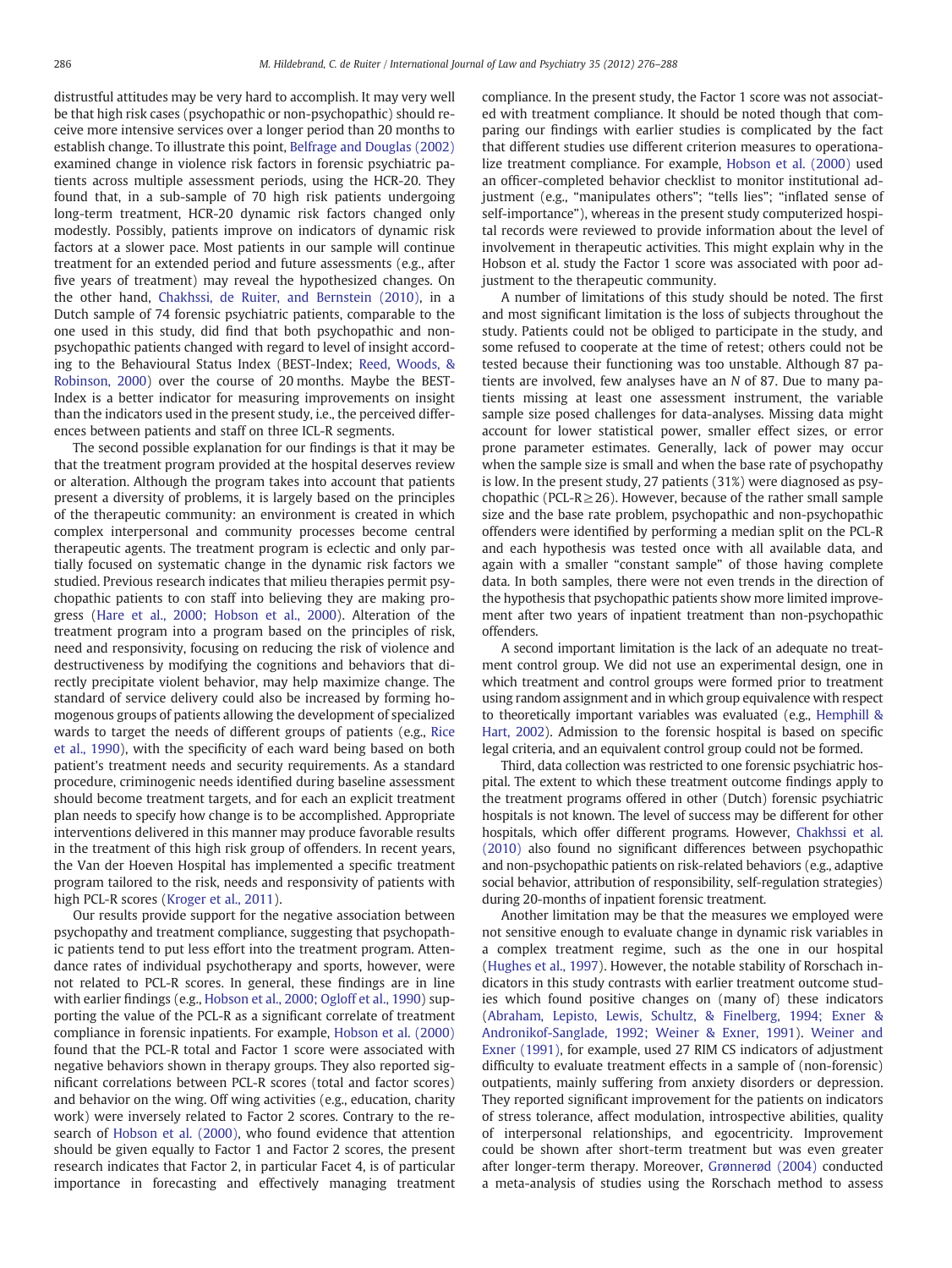personality changes following psychotherapy, and concluded that the method shows moderate sensitivity. According to the author, overall results were strong and show that the RIM seemed to perform as well as other instruments. Furthermore, researchers at the Network for Addiction Treatment Novadic (2003), investigating changes in the self-perceptions of interpersonal behavior in patients with substance abuse disorder reported that significant changes on the control vector of the ICL-R were accounted for by changes on competitiveexploitive, aggressive-blunt, distrustful-skeptical and dociledependent dimensions, indicating that the ICL-R is sensitive to evaluate change.

A final limitation we would like to mention is the fact that the diagnostic procedures used to assess Axis I and Axis II pathology were not ideal. The use of a (semi-) structured interview for the assessment of lifetime Axis I diagnoses in combination with a record review would have been preferable. However, limited staff necessitated us to choose either an Axis I or Axis II semi-structured interview. Because patient files tended to include quite detailed information on Axis I pathology, we opted to employ the Axis II interview. Unfortunately, we were not able to assess interrater reliabilities for Axis I and Axis II diagnoses. However, in our opinion, with regard to Axis I and Axis II diagnoses, the diagnostic procedures were optimal for the study's clinical circumstance as they are probably more thorough than the usual clinical interview by a single professional. Further, although this information is important, it was not central to our study's purpose.

The present study requires replication, preferably including patients from different institutions, before more definitive conclusions can be drawn. Future researchers may wish to consider comparing specialized dynamic risk treatment programs with the 'treatment as usual' program in their particular hospital. Future research should also take specific treatment objectives and strategies into account to examine the differences in responsiveness between psychopathic and non-psychopathic patients.

The objective of inpatient forensic treatment is to effect changes in long-term patterns of maladaptive behavior in order to reduce violence risk. The overall trend over the course of therapy indicated that the sample as a whole did not improve on most of the indicators of dynamic risk factors. Psychopathy was also unrelated to treatment outcome. Since the treatment program was generally unsuccessful in addressing dynamic risk factors with either group of patients, no conclusions can be drawn about relative success, and this study thus has little to say about differential treatment-related change in psychopathic patients. What it can say is that other, non-psychopathic patients too, did not show much change over the course of treatment — yet a different treatment program might show different results. The results imply that a lack of progress should not be all too easily attributed to psychopathy, and psychopathic patients should not be excluded from forensic inpatient treatment (see also Skeem, Monahan, & Mulvey, 2002).

#### References

- Abraham, P., Lepisto, L. B., Lewis, M. G., Schultz, L., & Finelberg, S. (1994). Changes in Rorschach variables of adolescents in residential treatment: An outcome study. Journal of Personality Assessment, 62, 505–514.
- American Psychiatric Association (1994). Diagnostic and statistical manual of mental disorders (4th ed.). Washington, DC: Author.
- American Psychiatric Association (2000). Diagnostic and statistical manual of mental disorders (4th ed., text rev.). Washington, DC: Author.
- Andrews, D. A., & Bonta, J. (1994). The psychology of criminal conduct. Cincinnati, OH: Anderson.
- Andrews, D. A., & Bonta, J. (2003). The psychology of criminal conduct (3th ed.). Cincinnati, OH: Anderson.
- Andrews, D. A., Bonta, J., & Hoge, R. D. (1990). Classification for effective rehabilitation: Rediscovering psychology. Criminal Justice and Behavior, 17, 19–52.
- Andrews, D. A., Zinger, I., Hoge, R. D., Bonta, J., Gendreau, P., & Cullen, F. T. (1990). Does correctional treatment work? A clinically relevant and psychologically informed meta-analysis. Criminology, 28, 369–404.
- Barratt, E. S. (1994). Impulsiveness and aggression. In J. Monahan, & H. Steadman (Eds.), Violence and mental disorder: Developments in risk assessment (pp. 61–79). Chicago: University of Chicago Press.
- Baumeister, R. F., Bushman, B. J., & Campbell, W. K. (2000). Self-esteem, narcissism, and aggression: Does violence result from low self-esteem or from threatened egotism? Current Directions in Psychological Science, 9, 26–29.
- Baumeister, R. F., Smart, L., & Boden, J. M. (1996). Relation of threatened egotism to violence and aggression: The dark side of high self-esteem. Psychological Review, 103, 5–33.
- Belfrage, H., & Douglas, K. S. (2002). Treatment effects on forensic psychiatric patients measured with the HCR-20 violence risk assessment scheme. International Journal of Forensic Mental Health, 1, 25–36.
- Blackburn, R. (2001). Treatment in high security hospitals. In C. R. Hollin (Ed.), Handbook of offender assessment and treatment (pp. 525–535). Chichester, UK: Wiley.
- Blair, R. J. R. (2006). Subcortical brain systems in psychopathy: The amygdala and associated structures. In C. J. Patrick (Ed.), Handbook of psychopathy (pp. 296–312). New York: Guilford.
- Bonta, J., Law, M., & Hanson, K. (1998). The prediction of criminal and violent recidivism among mentally disordered offenders: A meta-analysis. Psychological Bulletin, 123, 123–142.
- Bushman, B. J., & Baumeister, R. F. (1998). Threatened egotism, narcissism, self-esteem, and direct and displaced aggression: Does self-love or self-hate lead to violence? Journal of Personality and Social Psychology, 75, 219–229.
- Butcher, J. N., Dahlstrom, W. G., Graham, J. R., Tellegen, A., & Kaemmer, B. (1989). Minnesota Multiphasic Personality Inventory-2 (MMPI-2): Manual for administration and scoring. Minneapolis: University of Minnesota Press.
- Butcher, J. N., Derksen, J. J., Sloore, H., & Sirigatti, S. (2003). Objective personality assessment of people in diverse cultures: European adaptations of the MMPI-2. Behaviour Research and Therapy, 41, 819–840.
- Carrillo-de-la-Pena, M. T., Otero, J. M., & Romero, E. (1993). Comparison among various methods of assessment of impulsiveness. Perceptual and Motor Skills, 77, 567–575.
- Chakhssi, F., de Ruiter, C., & Bernstein, D. (2010). Change during forensic treatment in psychopathic versus nonpsychopathic offenders. Journal of Forensic Psychiatry & Psychology, http://dx.doi.org[/10.1080/14789949.2010.483283](http://dx.doi.org/10.1080/14789949.2010.483283) First published on 27 July 2010.
- Cherek, D. R., Moeller, F. G., Dougherty, D. M., & Rhoades, H. (1997). Studies of violent and nonviolent male parolees: II. Laboratory and psychometric measurements of impulsivity. Biological Psychiatry, 41, 523–529.
- Cleckley, H. (1976). The mask of sanity (5th ed.). St. Louis, MO: Mosby.
- Cohen, J. (1988). Statistical power analysis for the behavioral sciences (2nd ed.). Hillsdale, NJ: Erlbaum.
- Cooke, D. J. (1995). Psychopathic disturbance in the Scottish prison population: The cross cultural generalizability of the Hare's Psychopathy Checklist. Psychology, Crime and Law, 2, 101–118.
- Cooke, D. J., & Michie, C. (2001). Refining the construct of psychopathy: Towards a hierarchical model. Psychological Assessment, 13, 171–188.
- Cooke, D. J., & Philip, L. (2001). To treat or not to treat? An empirical perspective. In C. R. Hollin (Ed.), Handbook of offender assessment and treatment (pp. 17–34). Chichester: Wiley.
- D'Silva, K., Duggan, C., & McCarthy, L. (2004). Does treatment really make psychopaths worse? A review of the evidence. Journal of Personality Disorders, 18, 163–177.
- de Jong, C. A. J., Derks, F. C. H., van Oel, C. J., & Rinne, Th. (1996). Gestructureerd Interview voor de DSM-IV Persoonlijkheidsstoornissen [Structured Interview for DSM-IV Personality Disorders]. Sint Oedenrode, The Netherlands: Stichting Verslavingszorg Oost Brabant.
- de Jong, C. A. J., van den Brink, W., & Jansma, A. (2000). ICL-R: Handleiding bij de vernieuwde Nederlandse versie van de Interpersonal Checklist (ICL) [Manual of the revised Dutch version of the Interpersonal Checklist (ICL)]. Sint Oedenrode, The Netherlands: Novadic.
- de Ruiter, C., & Hildebrand, M. (2003). The dual nature of forensic psychiatric practice: Risk assessment and management under the Dutch TBS-order. In P. J. van Koppen, & S. D. Penrod (Eds.), Adversarial versus inquisitorial justice: Psychological perspectives on criminal justice systems (pp. 91–106). New York: Kluwer/Plenum.
- Dempster, R. J., & Hart, S. D. (2002). The relative utility of fixed and variable risk factors in discriminating sexual recidivists and nonrecidivists. Sexual Abuse: A Journal of Research and Treatment, 14, 121–138.
- Derksen, J., de Mey, H., Sloore, H., & Hellenbosch, G. (1993). MMPI-2: handleiding bij afname, scoring en interpretatie [MMPI-2: Manual for administration, scoring, and interpretation]. Nijmegen, The Netherlands: PEN Test Publisher.
- Douglas, K. S., Ogloff, J. R. P., Nicholls, T. L., & Grant, I. (1999). Assessing risk for violence among psychiatric patients: The HCR-20 risk assessment scheme and the Psychopathy Checklist: Screening Version. Journal of Consulting and Clinical Psychology, 67, 917–930.
- Egger, J. I. M., de Mey, H. R. A., Derksen, J. J. L., & van der Staak, C. P. F. (2003a). Cross-cultural replication of the Five-Factor Model and comparison of the NEO-PI-R and MMPI-2 PSY-5 scales in a Dutch psychiatry sample. Psychological Assessment, 15, 81–87.
- Egger, J. I. M., de Mey, H. R. A., Derksen, J. J. L., & van der Staak, C. P. F. (2003b). MMPI-2 and MCMI-III scores among Dutch inpatient substance abusers: Assessing correspondence and cross-cultural equivalence. Current Psychology, 22, 117–124.
- Exner, J. E., Jr. (1993). The Rorschach: A comprehensive system (Vol. 1). (3rd ed.). New York: Wiley.
- Exner, J. E., Jr. (2001). A Rorschach workbook for the comprehensive system. Ashville, NC: Rorschach Workshops.
- Exner, J. E., & Andronikof-Sanglade, A. (1992). Rorschach changes following brief and short-term therapy. Journal of Personality Assessment, 59, 59–71.
- Exner, J. E., Jr., Kinder, B. N., & Curtiss, G. (1995). Reviewing basic design features. In J. E. Exner Jr. (Ed.), *Issues and methods in Rorschach research* (pp. 145–158). Mahwah, NI: Lawrence Erlbaum.
- Fossati, A., Di Ceglie, A., Acquarini, E., & Barratt, E. S. (2001). Psychometric properties of an Italian version of the Barratt Impulsiveness Scale-11 (BIS-11) in nonclinical subjects. Journal of Clinical Psychology, 57, 815–828.
- Friedman, A. F., Lewak, R., Nichols, D. S., & Webb, J. T. (2001). Psychological assessment with the MMPI-2. Mahwah, NI: Erlbaum.
- Gacono, C. B., & Meloy, J. R. (1994). The Rorschach assessment of aggressive and psychopathic personalities. Hillsdale, NJ: Erlbaum.